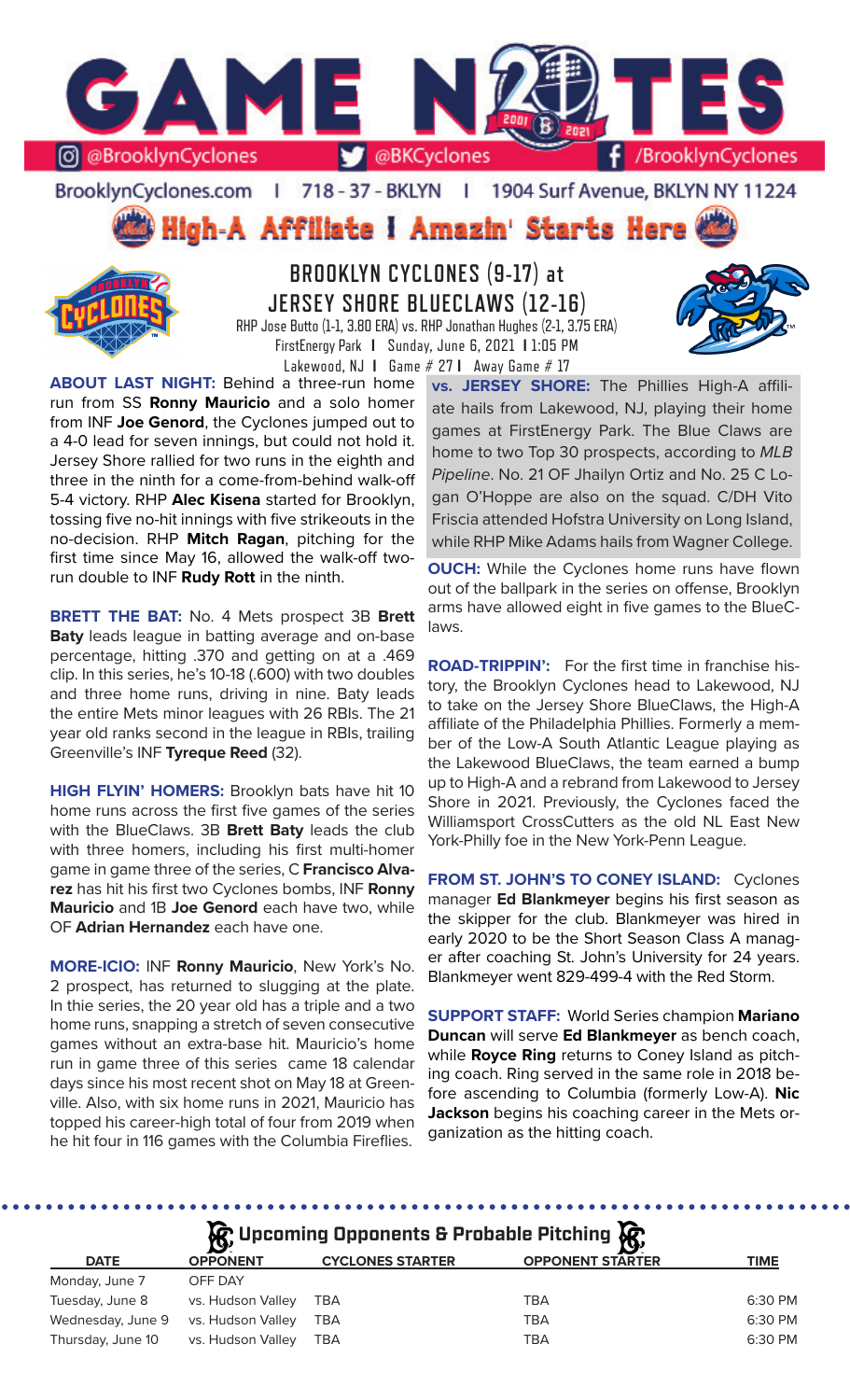

**LAST TIME OUT:** Butto faced the Jersey Shore BlueClaws on Tuesday, spinning 5 1/3 innings en route to his first victory. Butto allowed three runs (two earned) on three hits, including a two-run home run allowed to DH **Vito Friscia**.

**TOP 30 PROSPECT:** Jose Butto ranks No. 17 in the Mets system according to *MLB Pipeline*.

**SPINNING FIVES:** Butto has lasted five innings or more over his past three starts.

ARM ACTION: Butto's change-up has sparkled during his time as a professional with scouts calling it "near elite." Butto only throws 93 mph and had touched 96 mph, but his change, thrown 10-11 mph slower, is torturous to opposing batters due to his arm action mimicking his fastball delivery.

**ASCENSION:** Spent 2019 with formerly Low-A Columbia marked Butto's best as a professional, posting a career-high 8.76 K/9 and a career-fewest 2.49 BB/9. The Venezuelan also only allowed eight home runs in 112 innings, good for 0.64 HR/9. His 3.43 FIP in 2019 has been his lowest mark since pitching in the states.

**CUMANA, SUCRE:** Butto hails from Cumana, Sucre, Venezuela, a city on the northern tip of Venezuela near the coast. Argueably, the most famous MLB player from Cumana is Armando Galarraga, who pitched for five different teams. He is best known for being one out away from a perfect game in 2010 before first base umpire Jim Joyce mistakenly called

|             |              |            |     |                          |                | 2021 GAME-BY-GAME |           |   |             |            |
|-------------|--------------|------------|-----|--------------------------|----------------|-------------------|-----------|---|-------------|------------|
|             |              |            |     | <b>Brooklyn Cyclones</b> |                |                   |           |   |             |            |
| <b>DATE</b> | <b>OPP</b>   | <b>DEC</b> | IP  | н                        | R              | ER                | <b>BB</b> | κ | <b>HR</b>   | <b>AVG</b> |
| 6/1         | $@$ JS       | W          | 5.1 | 3                        | 3              | $\overline{2}$    | 1         | 5 | 1           | .179       |
| 5/23        | vs. HV       |            | 5.0 | 5                        | 1              | 1                 | 0         | 5 | $\Omega$    | .188       |
| 5/18        | vs. HV       |            | 5.2 | $\overline{2}$           | $\overline{2}$ | $\overline{2}$    | 1         | 3 | 1           | .156       |
| 5/12        | @GVL         |            | 4.0 | $\overline{2}$           | 1              | 1                 | 3         | 6 | $\Omega$    | .185       |
| 5/5         | @ASH         | L          | 3.2 | 3                        | 4              | 4                 | 3         | 5 | $\Omega$    | .214       |
|             |              |            |     |                          |                |                   |           |   |             |            |
|             | K%           |            |     |                          | BB%            |                   |           |   | <b>HR/9</b> |            |
|             | 25.5%        |            |     |                          | 8.5%           |                   |           |   | 0.76        |            |
|             |              |            |     |                          |                |                   |           |   |             |            |
|             | <b>BABIP</b> |            |     |                          | GB%            |                   |           |   | <b>FIP</b>  |            |
|             | .220         |            |     |                          | 44%            |                   |           |   | 3.81        |            |
|             |              |            |     |                          |                |                   |           |   |             |            |

| <b>BUTTO'S SEASON AND CAREER HIGHS</b> |                              |                                   |  |  |  |
|----------------------------------------|------------------------------|-----------------------------------|--|--|--|
| 2021 Season                            |                              | Career                            |  |  |  |
| 6 (5/16 at Greenville)                 | <b>Strikeouts</b>            | 9 (6/21/19 at Asheville)          |  |  |  |
| None                                   | <b>Double Digit K Games</b>  | None                              |  |  |  |
| 5 (5/23 vs. Hudson Valley)             | <b>High Hits, Game</b>       | 9 (2x, last: 4/11/19 at Lexingt.) |  |  |  |
| 1 (5/18 vs. Hudson Valley)             | High HR, Game                | 2 (3x, last: 5/18/19 at Rome)     |  |  |  |
| 4 (5/5 at Asheville)                   | <b>High Runs, Game</b>       | 6 (2x, last: 5/18/19 at Rome)     |  |  |  |
| 3 (3x, 5/16 at Greenville)             | <b>High Walks, Game</b>      | 3 (11x, 5/12/21 at Greenville)    |  |  |  |
| 5.2 (5/18 vs. HV)                      | <b>Innings Pitched, Game</b> | 6.2 (7/1/19 vs. Greenville)       |  |  |  |
| None                                   | <b>Complete Games</b>        | 1 (6 IP, 7/24/18 vs. Danville)    |  |  |  |
| None                                   | Shutouts                     | None                              |  |  |  |

|                                            |   | <b>CATCHER ERA</b> |            |                                                       |  |
|--------------------------------------------|---|--------------------|------------|-------------------------------------------------------|--|
| <b>NAME</b>                                | G | ER                 | <b>INN</b> | <b>ERA</b>                                            |  |
| Alvarez                                    | 5 | 28                 | 42.1       | 5.95                                                  |  |
| Mena                                       | 5 | 21                 | 41         | 4.61                                                  |  |
| Senger                                     |   | 44                 | 81         | 4.89                                                  |  |
| Uriarte                                    |   | 31                 | 57         | 4.89                                                  |  |
| <b>CYCLONES STARTING PITCHER BREAKDOWN</b> |   |                    |            |                                                       |  |
| <b>STARTER</b>                             |   |                    |            | <b>GS Quality StartsRun SupportRS/Start BC Record</b> |  |

| <b>STARTER</b> |   | <b>GS Quality StartsRun SupportRS/Start BC Record</b> |    |                |         |
|----------------|---|-------------------------------------------------------|----|----------------|---------|
| Butto, Jose    | 5 |                                                       | 25 | 5.0            | $3-2$   |
| Kisena, Alec   | 4 |                                                       | 22 | 5.5            | $1 - 3$ |
| Lasko, Justin  |   |                                                       |    | 1 <sub>0</sub> | $O-1$   |
| Opp, Cam       | 3 |                                                       | 10 | 3.3            | $1 - 2$ |
| Rojas, Oscar   | 4 |                                                       | 21 | 5.3            | $1-3$   |
| Vilera, Jaison | 5 |                                                       | 18 | 3.6            | $0 - 5$ |
| Walker, Josh   |   |                                                       | つフ | 68             | $3-1$   |

| <b>BROOKLYN CYCLONES PITCHING BREAKDOWN</b> |        |            |               |       |    |      |         |               |           |            |               |        |      |               |     |      |     |    |          |           |            |
|---------------------------------------------|--------|------------|---------------|-------|----|------|---------|---------------|-----------|------------|---------------|--------|------|---------------|-----|------|-----|----|----------|-----------|------------|
|                                             | W-L    | <b>ERA</b> |               | IP HR |    |      | ER BB K |               | <b>HR</b> | <b>AVG</b> |               | W-L    | ERA  | IP            | HR  |      | ER  | BB | - K      | <b>HR</b> | <b>AVG</b> |
| <b>STARTERS</b>                             |        | 5-12 6.36  | 109.0 108 85  |       |    | - 77 |         | 42 117        | 21        | .255       | I HOME.       | $3-7$  | 445  | 89.0 83       |     | - 49 |     |    | 44 38 87 | 5         | .249       |
| <b>RELIEVERS</b>                            | 4-5    | 4.01       | 112.1         | 104   | 65 | 50   | 54      | 134           | - 8       | .241       | <b>I ROAD</b> | $6-10$ | 5.71 | 132.1         | 129 | 101  | 84  | 58 | 164      | 24        | .247       |
| <b>TOTAL</b>                                | $9-17$ | 4.96       | 221.1 212 150 |       |    |      |         | 122 96 251 18 |           |            | .248 I TOTAL  | $9-17$ | 4.96 | 221.1 212 150 |     |      | 122 | 96 | 251      | 18        | .248       |
|                                             |        |            |               |       |    |      |         |               |           |            |               |        |      |               |     |      |     |    |          |           |            |

**BULLPEN NOTES**

-RHP Allan Winans has a team-low .208 BABIP, the lowest among the relievers.

-RHP Michel Otanez leads the bullpen arms with a 33.3% strikeout rate.

-RHP Brian Metoyer's 2.99 FIP is the lowest in the Cyclones bullpen.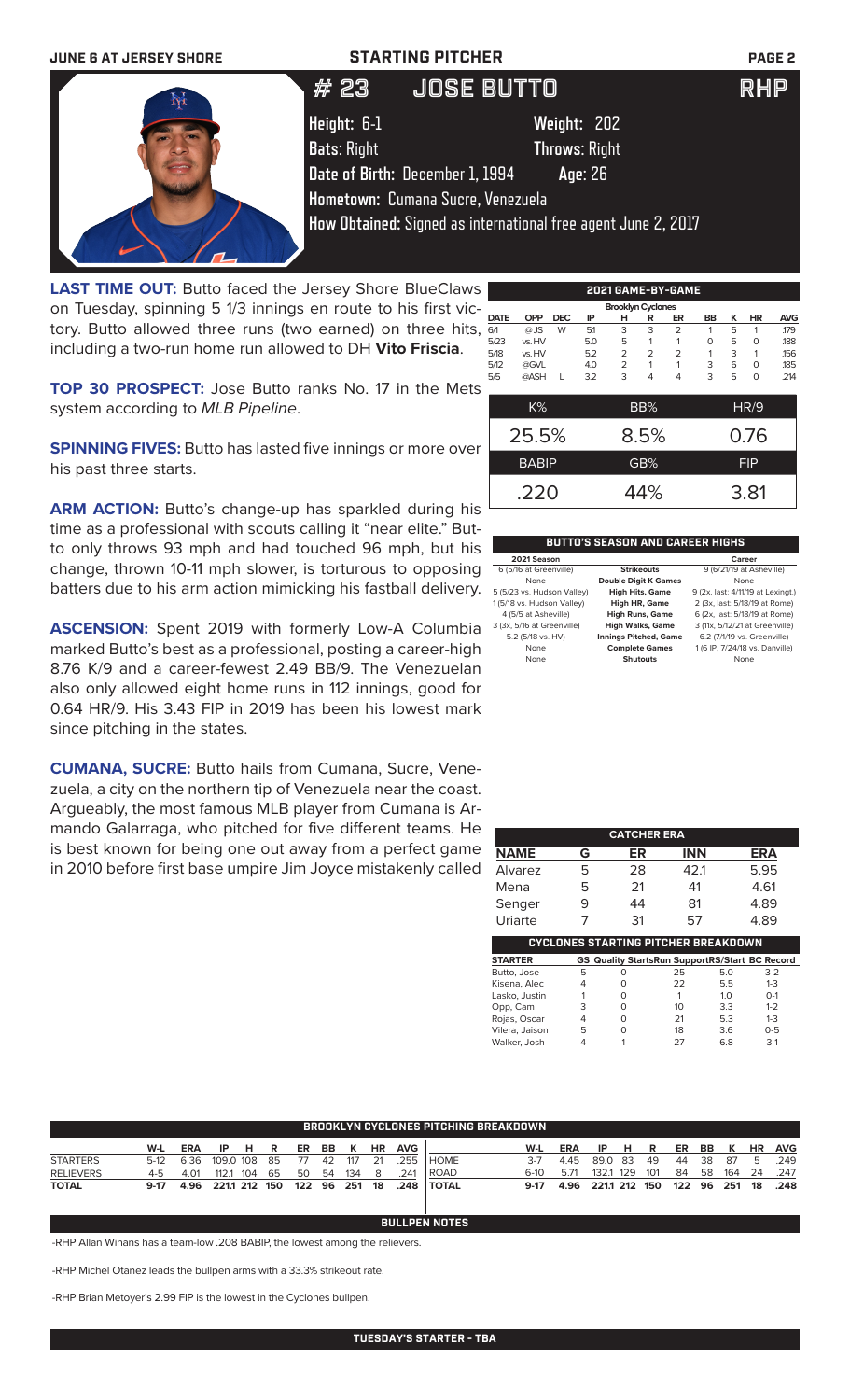| <b>JUNE 6 AT JERSEY SHORE</b>                                        |                                                                                     | <b>BATTING PAGES</b>                                                                                                                                                                                                                                                                                                                                                            | PAGE <sub>3</sub>                                                                                                                                     |
|----------------------------------------------------------------------|-------------------------------------------------------------------------------------|---------------------------------------------------------------------------------------------------------------------------------------------------------------------------------------------------------------------------------------------------------------------------------------------------------------------------------------------------------------------------------|-------------------------------------------------------------------------------------------------------------------------------------------------------|
| <b>FRANCISCO ALVAREZ - C</b><br>#19                                  |                                                                                     |                                                                                                                                                                                                                                                                                                                                                                                 | .200, 2 HR, 5 RBI, .306 wOBA, wRC+ 93                                                                                                                 |
| Last Game: 1-4<br><b>RISP: 1-4</b><br><b>Streak:</b> 2 G (2-6)       | <b>Home: 2-12</b><br><b>Road: 4-18</b><br>vs. JS: 4-18                              | Last HR: 6/4 at Jersey Shore<br><b>Multi-Hit Games:</b><br>Multi-RBI Games: 2 (6/4 at Jersey Shore)                                                                                                                                                                                                                                                                             | Season High, Hits: 1 (4x, 6/2 at JS)<br>Season High, Runs: 1 (2x, 6/4 at JS)<br>Season High, RBI: 2 (2x, 6/4 at JS)<br>Season High, SB: 1 (6/3 at JS) |
|                                                                      | No. 38 prospect in the game according to MLB Pipeline                               | • Enters his fourth year in the Mets organizationCalled up from Low-A St. Lucie on Monday, May 2419 years old, turning 20 on November 19<br>· Ranks as the No. 1 prospect in the Mets system according to both MLB Pipeline and Baseball AmericaRanked as No. 4 catching prospect in baseball and the                                                                           |                                                                                                                                                       |
|                                                                      | • Non-roster invitee to Mets Spring TrainingSigned with NYM as NDFA on July 2, 2018 | · Hit .417 (20-48) with five doubles, two home runs, and 12 RBIs in 15 games with St. LucieStruck out seven times and walked 15went 2-for-4 in stolen bases                                                                                                                                                                                                                     |                                                                                                                                                       |
| ZACH ASHFORD - OF<br>9                                               |                                                                                     |                                                                                                                                                                                                                                                                                                                                                                                 | .182, 1 HR, 3 RBI, .255 wOBA, wRC+ 61                                                                                                                 |
| Last Game: $1-4$ . R<br><b>RISP: 1-7</b><br><b>Streak: 1 G (1-4)</b> | <b>Home: 4-17</b><br><b>Road: 2-16</b><br>vs. JS: 2-16                              | Last HR: 5/23 vs. Hudson Valley<br>Multi-Hit Games: 1 (5/23 vs. Hudson Valley)<br>Multi-RBI Games: 1(5/23 vs. Hudson Valley)                                                                                                                                                                                                                                                    | Season High, Hits: 2 (5/23 vs. HV)<br>Season High, Runs: 1 (3x, 6/5 at JS)<br><b>Season High, RBI: 2 (5/23 vs. HV)</b><br>Season High, SB:            |
|                                                                      | • Drafted by the Mets out of Fresno State in the 6th round of the 2019 MLB Draft    | • Enters his third year in the Mets organizationCalled up from Low-A St. Lucie on Saturday, May 22<br>• Hit .340 (17-50) in 14 games with the St. Lucie Mets in 2021, collecting three doubles and six walks with a stolen base<br>• Spent his first few games as a pro with Brooklyn in 2019, hitting 136 in 16 games before being sent to the GCL Mets (37 G, .295/2/23/.413) |                                                                                                                                                       |
| # 22 BRETT BATY - INF                                                |                                                                                     |                                                                                                                                                                                                                                                                                                                                                                                 | .370, 3 HR, 26 RBI, .460 WOBA, WRC+ 189                                                                                                               |
| Last Game: 1-3, BB                                                   | <b>Home: 9-30</b>                                                                   | Last HR: 6/3 at Jersey Shore                                                                                                                                                                                                                                                                                                                                                    | Season High, Hits: 4 (5/19 vs. HV))                                                                                                                   |
| <b>RISP: 16-25 (.640)</b><br><b>Streak:</b> 5 G (10-18)              | <b>Road: 21-50</b><br>vs. JS: 10-18                                                 | Multi-Hit Games: 9 (6/3 at Jersey Shore)<br>Multi-RBI Games: 8 (6/4 at Jersey Shore)                                                                                                                                                                                                                                                                                            | Season High, Runs: 2 (3x, 6/3 at JS)<br><b>Season High, RBI:</b> $4$ ( $2x$ , $6/3$ at JS)<br><b>Season High, SB:</b> 1 (2x, 5/19 vs. HV)             |
|                                                                      |                                                                                     | • Enters his third year in the Mets organizationRated as the No. 4 prospect in the Mets system and the No. 94 prospect in baseball according to MLB Pipeline<br>• Earned a non-roster invitation to Spring Training in 2021, collecting a double and a single in 10 games and 10 at-bats                                                                                        |                                                                                                                                                       |
|                                                                      | • Joined the Alternate Training Site in Brooklyn in 2020                            | · Spent the majority of his first pro season with Kingsport (R) before a promotion to Brooklyn to finish the 2019 season, winning the league title with the Cyclones                                                                                                                                                                                                            |                                                                                                                                                       |
| #8                                                                   | <b>ANTOINE DUPLANTIS - OF</b>                                                       | • Committed to the University of Texas before being drafted in the first round (12th overall) in 2019                                                                                                                                                                                                                                                                           |                                                                                                                                                       |
| Last Game: 2-4, 2B, R                                                | <b>Home: 5-30</b>                                                                   | Last HR: 5/6 at Asheville                                                                                                                                                                                                                                                                                                                                                       | .276, 1 HR, 5 RBI, .343 wOBA, wRC+ 110<br>Season High, Hits: 4 (5/16 at Greenville)                                                                   |
| <b>RISP: 5-18 (.278)</b><br><b>Streak: 2 G (3-9)</b>                 | <b>Road: 18-57</b><br>vs. JS: 5-15                                                  | Multi-Hit Games: 6 (6/1 at Jersey Shore)<br>Multi-RBI Games: 1(5/12 at Greenville)                                                                                                                                                                                                                                                                                              | Season High, Runs: 4 (5/16 at Greenville)<br>Season High, RBI: 2 (5/12 at Greenville)<br>Season High, SB: 1 (2x, 5/16 at Greenville)                  |

• Enters his third year in the Mets organization ...Spent his draft year with Brooklyn and scored the game-winning run against Lowell in the 2019 NYPL Championship • Recorded eight outfield assists in 47 games to lead Brooklyn in 2019

• Finished his LSU career with 359 hits, most in school history and second-most in SEC history behind fellow Mets MiLB outfielder Jake Mangum (383 hits)...Never

finished a season at LSU hitting lower than .316 • Mets 12th round pick, 2019...Also drafted in the 19th round by Cleveland in 2018...Brother Armond, holds the world record in the pole vault with a height of 6.18m.

| $#$ 20 JDE GENORD - INF             |                    |                                                    | .232, 6 HR, 12 RBI, .334 wOBA, wRC+ 110                  |
|-------------------------------------|--------------------|----------------------------------------------------|----------------------------------------------------------|
| Last Game: 1-4, HR, RBI, R          | <b>Home: 6-31</b>  | <b>Last HR:</b> 6/1 at Jersey Shore                | <b>Season High, Hits:</b> $3$ ( $2x$ , $5/19$ vs. $HV$ ) |
| <b>RISP:</b> $1-15$ $(.071)$        | <b>Road: 13-52</b> | <b>Multi-Hit Games:</b> 3 (5/19 vs. Hudson Valley) | <b>Season High, Runs:</b> $3$ ( $2x$ , $5/19$ vs. $HV$ ) |
| <b>Streak:</b> $1 \text{ } G$ (1-4) | $vs.$ JS: 2-16     | <b>Multi-RBI Games:</b> 3 (6/1 at Jersey Shore)    | <b>Season High, RBI:</b> 3 (5/8 at Asheville)            |
|                                     |                    |                                                    | Season High, SB:                                         |

• Enters his third year in the Mets organization...Named to the NYPL All-Star team and won a league title with Brooklyn in 2019

• Led the Cyclones with nine home runs and 44 RBIs...Earned Player of the Week honors with the Cyclones during the week of July 7.<br>• Two-time All-AAC honoree who led USE in home runs in each of his three seasons.

- Two-time All-AAC honoree who led USF in home runs in each of his three seasons
- Mets 9th round pick in 2019 out of South Florida

• Also drafted by the Los Angeles Dodgers in the 19th round of the 2015 draft.

| # 35   ADRIAN HERNANDEZ - OF |                   |                                                                                                                                          | .154. 1 HR. 1 RBI. .183 wOBA. wRC+ 16           |
|------------------------------|-------------------|------------------------------------------------------------------------------------------------------------------------------------------|-------------------------------------------------|
| <b>Last Game: 0-4</b>        | <b>Home: 4-23</b> | Last HR:                                                                                                                                 | <b>Season High, Hits: 2 (5/25 vs. Aberdeen)</b> |
| <b>RISP:</b> 2-11 (.200)     | <b>Road: 4-26</b> | Multi-Hit Games: 1(5/25 vs. Aberdeen)                                                                                                    | <b>Season High, Runs: 1 (6/1 at JS)</b>         |
| Streak:                      | $vs.$ JS: $2-13$  | <b>Multi-RBI Games:</b>                                                                                                                  | <b>Season High, RBI:</b> 1 (6/1 at JS)          |
|                              |                   |                                                                                                                                          | Season High, SB:                                |
|                              |                   | . Enters his fifth year in the Mets organizationreceived 5/8 from extended spring training after the injury to OF Scott Ota.             |                                                 |
|                              |                   | . Danked the Ne 30 Prespect in the NVM system by MLR Pineline, Limited to four games with the CCL Mots in 2019 due to bamstring injuries |                                                 |

- the No. 30 Prospect in the NYM system by *MLB Pipeline...*Limited to four games with the GCL Mets in 2019 due to hamstring injuries.
- Hit .261 with five homers and 34 RBIs in 63 games in the Dominican Summer League in 2018.
- Signed for \$1.5 million by the Mets as a non-drafted international free agent in 2017

| $# 2$ RONNY MAURICIO - INF                                                                 |                                                             |                                                                                                                                                              | .265. 6 HR. 22 RBI. .354 WOBA. WRC+ 123                                                                                                                                                                          |
|--------------------------------------------------------------------------------------------|-------------------------------------------------------------|--------------------------------------------------------------------------------------------------------------------------------------------------------------|------------------------------------------------------------------------------------------------------------------------------------------------------------------------------------------------------------------|
| <b>Last Game: 1-4, HR, 3 RBI</b><br><b>RISP:</b> $8-24$ (.333)<br><b>Streak: 1 G (1-4)</b> | <b>Home: 6-35</b><br><b>Road: 20-63</b><br>$vs.$ JS: $6-22$ | <b>Last HR:</b> 6/5 at Jersey Shore<br>Multi-Hit Games: 4 (6/3 at Jersey Shore)<br><b>Multi-RBI Games:</b> 6 (6/5 at Jersey Shore)                           | <b>Season High, Hits: 3 (2x, 5/16 at Greenville)</b><br><b>Season High, Runs:</b> $2 \times (4 \times 6/3)$ at JS<br><b>Seaon High, RBI:</b> 4 (2x, 5/16 at Greeville)<br><b>Season High, SB:</b> 1(5/23 vs. HV) |
|                                                                                            |                                                             | • Enters his fifth year in the Mets organizationRated as the No. 2 prospect in the Mets system and the No. 58 prospect in baseball according to MLB Pipeline |                                                                                                                                                                                                                  |

• Non-roster invitee to Spring Training for the third consecutive season...Spent 2020 at the Mets Alternate Site and had one at-bat with the Tigres del Licey in the Dominican Winter League

• Named a South Atlantic League mid-season All-Star with Columbia (A) in 2019

• Won the 2018 GCL Mets Sterling Award, given to the team's most valuable player...Signed with the Mets as a 16-year-old on July 2, 2017.

| $#16$ JOSE MENA - C   |                   |                         | .087. 0 HR. 2 RBI. .168 WOBA. WRC+ 8                 |
|-----------------------|-------------------|-------------------------|------------------------------------------------------|
| <b>Last Game: DNP</b> | <b>Home: 0-10</b> | Last HR:                | <b>Season High, Hits: 1 (2x, 5/14 at Greenville)</b> |
| $RISP: 0-5$           | <b>Road: 2-13</b> | <b>Multi-Hit Games:</b> | Season High, Runs: 1 (2x, 5/16 at Greenville)        |
| Streak:               | $vs.$ JS: 0-2     | <b>Multi-RBI Games:</b> | <b>Season High, RBI:</b> 1 (2x, 5/21 vs. HV)         |
|                       |                   |                         | Season High, SB:                                     |

• Enters his sixth year in the Mets organization

• Won a 2019 NYPL Championship with Brooklyn, posting his best offensive season as a professional, posting career highs in batting average, hits, home runs, RBIs, and runs

• Has caught 81% of would-be base stealers (51 of 81) in his previous four seasons in the system.

• Signed with the Mets on June 22, 2016 as international free agent.

| $#$ 12 GERSON MOLINA - OF    |                   |                         | . 109, 0 HR, 0 RBI, .168 w0BA, wRC+ 7.            |
|------------------------------|-------------------|-------------------------|---------------------------------------------------|
| <b>Last Game: DNP</b>        | <b>Home: 3-16</b> | Last HR:                | <b>Season High, Hits: 1 (3x, 5/27 vs. ABD G2)</b> |
| <b>RISP:</b> $0-13$ $(.000)$ | <b>Road: 2-30</b> | <b>Multi-Hit Games:</b> | <b>Season High, Runs:</b> $1(3x, 6/2$ at JS)      |
| Streak:                      | $vs.$ JS: 1-5     | <b>Multi-RBI Games:</b> | Season High, RBI:                                 |
|                              |                   |                         | Season High, SB:                                  |

• Enters his fourth season in the Mets organization, having played just one season<br>• Played 93 games with the Columbia Fireflies (A) in 2019...Struck out 106 times in

• Played 93 games with the Columbia Fireflies (A) in 2019...Struck out 106 times in 326 plate appearances (33% strikeout rate)

• Received a signing bonus of \$175,000 when he signed with the Mets on August 25, 2018

• Played four seasons in the Cuban National Series with Ciego de Avila, hitting .231 over 93 career games and just 26 plate appearances.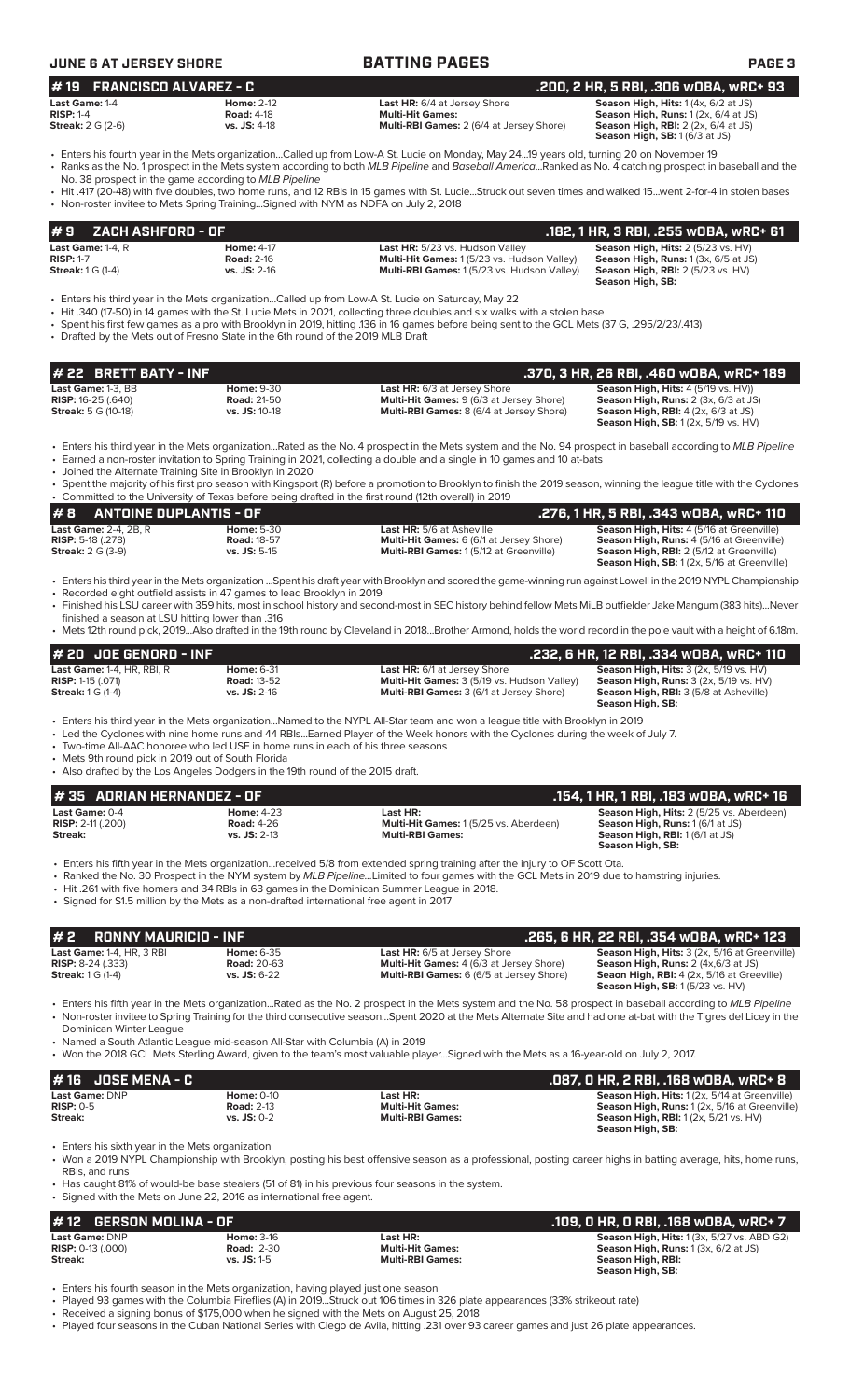| <b>JUNE 6 AT JERSEY SHORE</b>                                            |                                                             | <b>BATTING PAGES</b>                                                                                                   | <b>PAGE 4</b>                                                                                                                                                                                   |  |  |
|--------------------------------------------------------------------------|-------------------------------------------------------------|------------------------------------------------------------------------------------------------------------------------|-------------------------------------------------------------------------------------------------------------------------------------------------------------------------------------------------|--|--|
| $\sharp$ 19 LUKE RITTER - INF                                            |                                                             |                                                                                                                        | . .244, 4 HR, 13 RBI, .306 wOBA, wRC+ 93                                                                                                                                                        |  |  |
| Last Game: 1-4<br><b>RISP:</b> $3-23$ (.130)<br><b>Streak:</b> 1 G (1-4) | <b>Home: 6-31</b><br><b>Road: 14-51</b><br>$vs.$ JS: $3-13$ | Last HR: 5/29 vs. Aberdeen<br><b>Multi-Hit Games: 4 (5/29 vs. Aberdeen)</b><br>Multi-RBI Games: 3 (5/16 at Greenville) | <b>Season High, Hits: 3 (5/11 at Greenville)</b><br><b>Season High, Runs: 2 (5/8 at Asheville)</b><br><b>Season High, RBI: 3 (5/16 at Greenville)</b><br>Season High, SB: 1(5/12 at Greenville) |  |  |

• Enters his third year in the Mets organization...Won a New York-Penn League title with Brooklyn in 2019<br>• Led Brooklyn in 2019 in games played (68), runs (39), doubles (15), and walks (33)

• Led Brooklyn in 2019 in games played (68), runs (39), doubles (15), and walks (33)

• Two-time First Team All-AAC honoree

• Mets 7th-round pick in 2019 from Wichita State...Also drafted by the Minnesota Twins in the 37th round of the 2018 MLB Draft

| . Played linebacker at Rockhurst High School and set the school record with 184 tackles. |                                        |                                                                |                                                                                                         |
|------------------------------------------------------------------------------------------|----------------------------------------|----------------------------------------------------------------|---------------------------------------------------------------------------------------------------------|
| $# 4$ BLAKE TIBERI - INF/OF                                                              |                                        |                                                                | . .192, O HR, 1 RBI, .283 wOBA, wRC+ 79                                                                 |
| Last Game: DNP<br><b>RISP:</b> 1-12 $(.091)$                                             | <b>Home: 4-14</b><br><b>Road: 6-43</b> | Last HR:<br><b>Multi-Hit Games:</b> 2 (5/27 vs. Aberdeen - G2) | <b>Season High, Hits: 2 (2x, 5/27 vs. ABD G2)</b><br><b>Season High, Runs:</b> $2(5/22 \text{ vs. HV})$ |
| Streak:                                                                                  | $vs.$ JS: 1-7                          | <b>Multi-RBI Games:</b>                                        | <b>Season High, RBI: 1(5/8 at Asheville)</b><br>Season High, SB:                                        |

• Enters his sixth year in the Mets organization...Returns to Brooklyn for the first time since his pro debut year in 2016 • Spent parts of two seasons with Columbia and St. Lucie...Underwent Tommy John surgery on his elbow on May 3, 2017, missing the remainder of the season after just five games

• Has played second base, third base, left field and right field across more than 295 games

• Mets 3rd round draft pick in 2016 from Louisville...2016 Third Team All-ACC in final year in college.

| $\sharp$ 17 $\;$ JUAN URIARTE - C $\;$                                                                                                                                                 | .185. O HR. O RBI. .215 wOBA. wRC+ 37                                                                                       |
|----------------------------------------------------------------------------------------------------------------------------------------------------------------------------------------|-----------------------------------------------------------------------------------------------------------------------------|
| Last Game: DNP<br><b>Home: 2-11</b><br>Last HR:<br><b>Multi-Hit Games:</b><br>$RISP: 0-4$<br><b>Road: 3-16</b><br>$vs.$ JS: 1-4<br><b>Streak:</b> 2 G (2-7)<br><b>Multi-RBI Games:</b> | <b>Season High, Hits:</b> $1(4x, 6/2$ at JS)<br>Season High, Runs: 2 (5/19 vs. HV)<br>Season High, RBI:<br>Season High, SB: |

• Enters his eighth year in the Mets organization...Spent 2019 with Columbia (A) and the GCL Mets (R)

- Injured in his first at-bat with Brooklyn in 2018 on Opening Day at Staten Island, missing the entire season
- Finished 10th in batting average in the Appalachian League with Kingsport in 2017, hitting .305

• Caught 16 of 44 (36%) would-be base stealers in 2019. • Signed with the Mets as a NDFA on July 4, 2014.

| #10 ANTHONY WALTERS - INF                         |                                        |                                                                | .150, 0 HR, 4 RBI, .238 wOBA, wRC+ 51                                                         |
|---------------------------------------------------|----------------------------------------|----------------------------------------------------------------|-----------------------------------------------------------------------------------------------|
| <b>Last Game:</b> 0-3<br><b>RISP:</b> 4-13 (.308) | <b>Home: 5-19</b><br><b>Road: 1-21</b> | Last HR:<br><b>Multi-Hit Games:</b> 2 (5/22 vs. Hudson Valley) | <b>Season High, Hits: 2 (2x, 5/22 vs. HV)</b><br><b>Season High, Runs:</b> $1(4x, 6/3$ at JS) |
| Streak:                                           | $vs.$ JS: $2-19$                       | <b>Multi-RBI Games:</b> 2 (5/22 vs. Hudson Valley)             | <b>Season High, RBI:</b> $2$ (2x, $5/22$ vs. HV)<br>Season High, SB:                          |

• Enters his second year and first season in the Mets organization...Selected as one of six by the Mets in the 2020 MLB Draft (3rd round - San Diego State) • Drafted with teammate Casey Schmitt (SFG) in the top 100 picks of the MLB Draft, setting a mark for the first time two Aztecs have been drafted top 100 since Taber Lee and current Cyclones pitching coach Royce Ring in 2002

- Hit .271 in just 16 games for the Aztecs in 2020...Transferred to SDSU from Mt. San Antonio College after the 2018 season
- Attended Cal and played one season with the Golden Bears in 2017

| Hardest Hit Balls - 2021 |                                   |                   |           |                 |      |                          |                         |           |                        |
|--------------------------|-----------------------------------|-------------------|-----------|-----------------|------|--------------------------|-------------------------|-----------|------------------------|
| Date                     | Player                            | <b>Opponent</b>   | Exit Velo | Result          | Date | Player                   | <b>Opponent</b>         | Exit Velo | Result                 |
| 6/1                      | Adrian Hernandez                  | at Jersev Shore   | 109.8     | Home Run        | 5/20 | Adrian Hernandez         | vs. Hudson Vallev       | 105       | <b>Ground Ball Out</b> |
| 6/1                      | Ronny Mauricio                    | at Jersey Shore   | 109.6     | <b>Triple</b>   | 5/27 | Brett Baty               | vs. Aberdeen G1         | 105       | Line Drive Single      |
| 6/1                      | Francisco Alvarez at Jersey Shore |                   | 109.0     | <b>Home Run</b> | 6/2  | Juan Uriarte             | at Jersey Shore         | 104.9     | Single                 |
| 5/25                     | Francisco Alvarez                 | vs. Aberdeen      | 109       | Single          | 6/2  | Brett Baty               | at Jersev Shore         | 104.8     | Ground Ball Out        |
| 6/5                      | Francisco Alvarez at Jersey Shore |                   | 108.7     | Ground Ball Out | 6/4  | <b>Francisco Alvarez</b> | at Jersev Shore         | 104.7     | Home Run               |
| 6/2                      | Francisco Alvarez                 | at Jersev Shore   | 108.7     | Sinale          | 6/3  | Ronny Mauricio           | at Jersev Shore         | 104.5     | Line Drive Single      |
| 5/23                     | Havden Senger                     | vs. Hudson Vallev | 107       | Home Run        | 5/29 | Joe Genord               | vs. Aberdeen            | 104       | Single                 |
| 5/29                     | Ronny Mauricio                    | vs. Aberdeen      | 107       | Line Drive Out  | 5/21 | Brett Baty               | vs. Hudson Valley 104   |           | Single                 |
| 6/2                      | Ronny Mauricio                    | at Jersey Shore   | 106.3     | Single          | 6/5  | Zach Ashford             | at Jersev Shore         | 103.9     | Ground Ball Out        |
| 6/1                      | Brett Baty                        | at Jersey Shore   | 106       | <b>Home Run</b> | 6/2  | Brett Baty               | at Jersey Shore 103.8   |           | Single                 |
| 5/25                     | Francisco Alvarez                 | vs. Aberdeen      | 105       | Line Drive Out  | 5/22 | Ronny Mauricio           | vs. Hudson Valley 103.8 |           | <b>Ground Ball Out</b> |

# **Home Run Chart**

| Date | Player                         | <b>Opponent</b> | Exit Velo   | Launch Anole | <b>Distance</b> | Date | Player                | <b>Opponent</b>                   | Exit Velo | Launch Angle | Distance |
|------|--------------------------------|-----------------|-------------|--------------|-----------------|------|-----------------------|-----------------------------------|-----------|--------------|----------|
| 5/4  | Hayden Senger                  | at Asheville    | 104.7 mph   | 21.3         | 389 ft.         | 5/18 | Joe Genord            | vs. Hudson Valley                 |           |              |          |
| 5/5  | Luke Ritter                    | at Asheville    | $107.9$ mph | 8            | 326 ft.         | 5/23 | Zach Ashford          | vs. Hudson Vallev                 | 99 mph    | 29.9         | 394 ft.  |
| 5/6  | Antoine Duplantis at Asheville |                 | 93.7 mph    | 30.83        | 347 ft.         |      | Havden Senger         | vs. Hudson Vallev                 | $107$ mph | 19.8         | 407 ft.  |
| 5/7  | Ronny Mauricio                 | at Asheville    | DID         | NOT          | REGISTER        | 5/29 | Luke Ritter           | vs. Aberdeen                      | 92 mph    | 35.7         | 363 ft.  |
| 5/8  | Luke Ritter                    | at Asheville    | $98.3$ mph  | 27.6         | 383 ft.         | 6/1  | Brett Baty            | at Jersev Shore                   | $106$ mph | 36.3         | 379 ft.  |
|      | Ronny Mauricio                 | at Asheville    | 99.2 mph    | 29.6         | $411$ ft.       |      | Joe Genord            | at Jersev Shore                   | $107$ mph | 27.5         | 449 ft.  |
|      | Cody Bohanek                   | at Asheville    | $102.5$ mph | 24.9         | 405 ft.         |      |                       | Adrian Hernandez at Jersey Shore  | $109$ mph | 21.3         | 388 ft   |
|      | Joe Genord                     | at Asheville    | $101.6$ mph | 38.2         | 384 ft.         |      |                       | Francisco Alvarez at Jersey Shore | $109$ mph | 20.38        | 416 ft.  |
| 5/11 | Joe Genord                     | at Greenville   | 106.1 mph   | 19.9         | $412$ ft.       | 6/3  | Brett Baty            | at Jersev Shore                   | $107$ mph | 25           | 413 ft.  |
|      | Ronny Mauricio                 | at Greenville   | $103.9$ mph | 26.3         | 398 ft.         |      | Brett Baty            | at Jersey Shore                   |           |              |          |
| 5/13 | Jake Mangum                    | at Greenville   |             |              |                 |      | <b>Ronny Mauricio</b> | at Jersey Shore                   |           |              |          |
| 5/14 | Joe Genord                     | at Greenville   |             |              |                 | 6/4  |                       | Francisco Alvarez at Jersey Shore | 104.7 mph | 29.9         | 407 ft.  |
| 5/15 | Jake Mangum                    | at Greenville   |             |              |                 | 6/5  | Ronny Mauricio        | at Jersey Shore                   | $102$ mph | 30.2         | 447 ft.  |
| 5/16 | Luke Ritter                    | at Greenville   |             |              |                 |      | Joe Genord            | at Jersev Shore                   | 99 mph    | 25           | 384 ft.  |
|      | Ronny Mauricio                 | at Greenville   |             |              |                 |      |                       |                                   |           |              |          |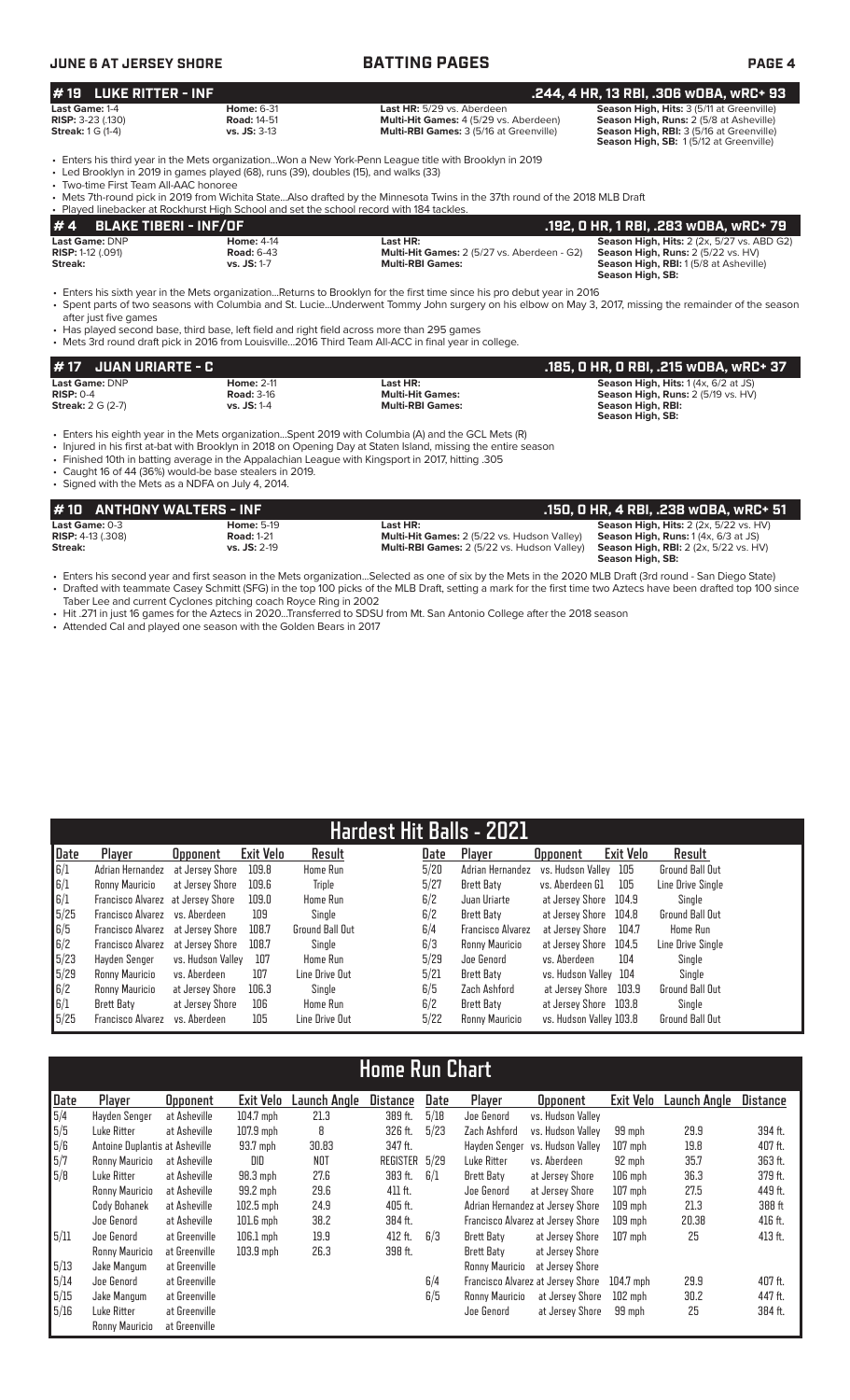| #18<br>Last App: 6/2 at JS<br>Leadoff: 1-9      | <b>ANDREW EDWARDS - LHP</b><br>Last Loss: 5/18 vs. HV<br><b>Inherited Runners/Stranded: 3/3</b>                                                                                                         | 27% K%, 9.8% BB%, 1.86 ERA, 0 SV<br>SV/OP (Last):                     | Holds:   |
|-------------------------------------------------|---------------------------------------------------------------------------------------------------------------------------------------------------------------------------------------------------------|-----------------------------------------------------------------------|----------|
|                                                 | . Enters his third year in the Mets organizationStruck out the final batter in Game 3 of the 2019<br>NYPL Championship Series to win Brooklyn's first outright minor league baseball title in team his- |                                                                       |          |
| tory                                            |                                                                                                                                                                                                         |                                                                       |          |
|                                                 | • Spent the entire 2019 season with the Cyclones, collecting three saves                                                                                                                                |                                                                       |          |
| #5                                              | . Went to New Mexico State for two seasons after pitching a pair of campaigns for Central Arizona.<br><b>BRIAN METOYER - RHP</b>                                                                        |                                                                       |          |
| Last App: 6/3 at JS<br>Leadoff: 4-9, BB, HBP    | Last Loss:<br>5/15 at GVL<br>Inherited Runners/Stranded: 4/3                                                                                                                                            | 28 K%, 11 BB%, 4.85 ERA, 0 SV<br><b>SV/OP (Last):</b> 1/1 (6/3 at JS) | Holds:   |
| GCL Mets and Kingsport Mets                     | Enters his fourth year in the Mets orgWon a New York Penn League title with Brooklyn in 2019<br>• Struck out 40 batters over 28.2 innings with BrooklynSpent his first professional season with         |                                                                       |          |
|                                                 | • Joins Ronnie Robbins (30th, 1981 - Toronto) as the only two LSU-Alexandria Generals to be<br>drafted by a MLB team in school history                                                                  |                                                                       |          |
|                                                 | · Native of Natchitoches (NACK-ah-tish), the oldest city in Louisiana (est. 1714).                                                                                                                      |                                                                       |          |
| #43                                             | <b>BRYCE MONTES DE OCA - RHP</b>                                                                                                                                                                        | 32 K%, 19 BB%, 1.59 ERA, 0 SV                                         |          |
| Last App: 6/3 at JS<br>Leadoff: 1-7, 2 BB       | <b>Last Loss:</b><br><b>Inherited Runners/Stranded: 2/2</b>                                                                                                                                             | SV/OP (Last):                                                         | Holds: 1 |
| nerve transposition                             | • Enters his fourth year in the Mets orgHas not pitched as a professional due to injuries<br>• Underwent Tommy John surgery as a high school junior and missed 2016 after having ulnar                  |                                                                       |          |
|                                                 | • Previously drafted by Washington in the 15th round of the 2017 MLB Draft and by the Chicago<br>White Sox in the 14th round of the 2015 MLB Draft.                                                     |                                                                       |          |
| #38                                             | <b>COLBY MORRIS - RHP</b>                                                                                                                                                                               | 27 K%, 18 BB%, 7.71 ERA, 0 SV                                         |          |
| Last App: 6/1 at JS                             | Last Loss:                                                                                                                                                                                              | SV/OP (Last):                                                         | Holds:   |
| Leadoff: 1-3, BB                                | Inherited Runners/Stranded: 1/0<br>• Enters his first season in the Mets organizationcalled up from Low-A St. Lucie on May 20                                                                           |                                                                       |          |
|                                                 | • Made four scoreless appearances in relief for the St. Lucie Mets to being 2021                                                                                                                        |                                                                       |          |
|                                                 | • Minor League free agent signingpitched at Middlebury in Vermont                                                                                                                                       |                                                                       |          |
| #7                                              | <b>ERIC ORZE - RHP</b>                                                                                                                                                                                  | 23 K%, 6 BB%, 4.09 ERA, 1 SV                                          |          |
| Last App: 6/3 at JS<br><b>Leadoff: 4-10, BB</b> | Last Loss: 5/16 at GVL<br>Inherited Runners/Stranded: 6/3                                                                                                                                               | <b>SV/OP (Last):</b> 1/1 (5/21 vs. HV)                                | Holds:   |
|                                                 | • Enters his second year and first full season in the Mets organization                                                                                                                                 |                                                                       |          |
|                                                 | • One of six draft picks by the Mets in the 2020 MLB Draftfinal selection for the club<br>• Two-time cancer survivor, beating testicular cancer and stage-zero melanoma                                 |                                                                       |          |
|                                                 | • Struck out 29 batters over 19.2 innings with Univ. New Orleans in '20 as Saturday starter.                                                                                                            |                                                                       |          |
| #26                                             | <b>MICHEL OTANEZ - RHP</b>                                                                                                                                                                              | 36 K%, 18 BB%, 13.50 ERA, 0 SV                                        |          |
| Last App: 6/2 at JS                             | Last Loss:                                                                                                                                                                                              | SV/OP (Last): 0/1 (BS at GVL)                                         | Holds: 1 |
| Leadoff: 2-8                                    | <b>Inherited Runners/Stranded: 3/0</b>                                                                                                                                                                  |                                                                       |          |
|                                                 | · Enters his sixth year in the Mets orgNo. 26 prospect in the system according to MLB Pipeline<br>• Returns to Brooklyn for the second assignment in a row                                              |                                                                       |          |
|                                                 | • Pitched with the Cyclones and won an NYPL title in 2019 and also spent time with Kingsport                                                                                                            |                                                                       |          |
|                                                 | • Missed 2017 due to injuryStruck out 21 batters in 21.1 innings with the DSL Mets1 in 2016.                                                                                                            |                                                                       |          |
| #44                                             | <b>HUNTER PARSONS - RHP</b>                                                                                                                                                                             | 29 K%, 14 BB%, 2.25 ERA, 0 SV                                         |          |
| <b>Last App:</b> 6/5 at JS                      | <b>Last Loss:</b><br><b>Inherited Runners/Stranded: 4/2</b>                                                                                                                                             | SV/OP (Last):                                                         | Holds:   |
| <b>Leadoff:</b> 0-6, BB                         | • Enters his third year in the Mets orgCalled up from Low-A St. Lucie on May 20                                                                                                                         |                                                                       |          |
|                                                 | • Made four relief appearances with the Mets (A-), striking out 18 in 10 innings (45% K rate).<br>• Pitched with the Cyclones and won an NYPL title in 2019                                             |                                                                       |          |
|                                                 |                                                                                                                                                                                                         |                                                                       |          |
| #48                                             | <b>MITCH RAGAN - RHP</b>                                                                                                                                                                                | 29 K%, 10 BB%, 3.00 ERA, 1 SV                                         |          |
| Last App: 6/5 at JS                             | Last Loss: 6/5 at Jersey Shore                                                                                                                                                                          | <b>SV/OP (Last):</b> 1/2 (5/12 at GVL)                                | Holds: 1 |

**Leadoff:** 4-6, BB, HBP **Inherited Runners/Stranded:**

• Enters his third year in the Mets organization...Won a title with Brooklyn in 2019,

earning the win in the championship-clinching game against Lowell

• Named a New York-Penn League All-Star with the Cyclones

• Named the 2019 Big East Pitcher of the Year with Creighton

• Pitched at Creighton for two seasons...spent 2017 with Iowa West & 2016 with Wayne State.

**# 29 ALLAN WINANS - RHP 26 K%, 10 BB% 1.86 ERA, 0 SV Last App:** 6/4 at JS **Last Loss:** 6/4 at JS **SV/OP (Last): Holds:**

**Leadoff:** 2-6, HBP **Inherited Runners/Stranded:** 5/5

• Enters his fourth year in the Mets organization...Called up on 5/11 from extended spring

• Made 30 appearances, saving 11 of 13 games for the Columbia Fireflies (A) in 2019

• Mets 17th round draft selection in 2018 from Campbell University in Buies Creek, NC.

|                                | <b>LAST FIVE APPEARANCES</b> |                            |                  |                |        |                |                     |           |
|--------------------------------|------------------------------|----------------------------|------------------|----------------|--------|----------------|---------------------|-----------|
|                                |                              | <b>ANDREW EDWARDS</b>      |                  |                |        |                |                     |           |
| OPP<br>DATE                    | <b>DEC</b>                   | IP                         | Н                | R              | ER     | <b>BB</b>      | Κ                   | <b>HR</b> |
| 5/14<br>@GVL                   |                              | 2.1                        | 1                | 0              | 0      | 1              | 3                   | 0         |
| 5/18<br>vs. HV                 |                              | 1.0                        | 2                | 1              | 1      | 0              | 2                   | 0         |
| 5/22<br>vs. HV                 |                              | 2.0                        | 2                | 0              | 0      | 0              | 0                   | 0         |
| 5/27 vs. ABD G1                |                              | 1.0                        | 1                | 0              | 0      | 1              | 1                   | 0         |
| 6/2<br>@ JS                    |                              | 2.0                        | 1                | 0              | 0      | $\overline{2}$ | 1                   | 0         |
|                                |                              | <b>BRIAN METOYER</b>       |                  |                |        |                |                     |           |
| OPP<br>DATE                    | DEC                          | IP                         | Н                | R              | ER     | BB             | Κ                   | ΗR        |
| 5/15<br>@GVL                   | L                            | 1.0                        | 3                | 4              | 4      | 2              | 2                   | 0         |
| 5/19<br>vs. HV                 |                              | 2.0                        | 0                | $\mathbf 0$    | 0      | 0              | 2                   | 0         |
| 5/23<br>vs. HV                 |                              | 2.0                        | 0                | 0              | 0      | 1              | 1                   | 0         |
| 5/29<br>vs. ABD                |                              | 1.1                        | 1                | 1              | 1      | 2              | 2                   | 0         |
| 6/3<br>@ JS                    | SV                           | 2.0                        | 3                | 1              | 1      | 0              | 5                   | 0         |
|                                |                              | <b>BRYCE MONTES DE OCA</b> |                  |                |        |                |                     |           |
| DATE<br>OPP                    | DEC                          | IP                         | Н                | R              | ER     | <b>BB</b>      | Κ                   | <b>HR</b> |
| 5/19<br>vs. HV                 |                              | 1.0                        | 1                | 0              | 0      | 0              | 1                   | 0         |
| 5/22<br>vs. HV                 |                              | 1.0                        | 0                | 0              | 0      | 1              | $\overline{2}$      | 0         |
| 5/25<br>vs. ABD                |                              | 2.0                        | 3                | 2              | 2      | $\overline{2}$ | 2                   | 0         |
| 5/29<br>vs. ABD                |                              | 1.0                        | 0                | 0              | 0      | 1              | 1                   | 0         |
| 6/3<br>@ JS                    | W                            | 1.2                        | 1                | 0              | 0      | 1              | 4                   | 0         |
|                                |                              | <b>COLBY MORRIS</b>        |                  |                |        |                |                     |           |
| DATE<br>OPP                    | DEC                          | IP                         | н                | R              | ER     | BB             | Κ                   | ΗR        |
| $5/6*$<br>vs. JUP*             |                              | 2.0                        | 0                | 0              | 0      | 0              | 3                   | 0         |
| $5/11*$<br>$@$ DBT*            |                              | 1.0                        | 0                | 0              | 0      | 0              | 1                   | 0         |
| $5/14*$<br>$@$ DBT*            |                              | 1.0                        | 1                | 1              | 0      | 0              | 1                   | 0         |
| 5/20<br>vs. HV                 |                              | 1.0                        | 4                | 3              | 3      | 1              | 1                   | 0         |
| 6/1<br>@ JS                    |                              | 1.2                        | 1                | 1              | 1      | 1              | 4                   | 1         |
| *Pitched with Low-A St. Lucie  |                              |                            |                  |                |        |                |                     |           |
|                                |                              |                            | <b>ERIC ORZE</b> |                |        |                |                     |           |
| OPP<br>DATE                    | DEC                          | IP                         | Н                | R              | ER     | <b>BB</b>      | Κ                   | HR        |
| 5/13<br>@GVL                   |                              | 1.1                        | 3                | 1              | 1      | 0              | 3                   | 0         |
| 5/16<br>@GVL                   | L                            | 0.2                        | 3                | 1              | 1      | 0              | 0                   | 1         |
| 5/21<br>vs. HV                 | SV                           | 2.0                        | 0                | 0              | 0      | 0              | 3                   | 0         |
| 5/27 vs. ABD G1                |                              | 1.2                        | 2                | 1              | 1      | 0              | O                   | 0         |
| 6/3<br>@ JS                    |                              | 2.1                        | 1                | 0              | 0      | 1              | 1                   | 0         |
|                                |                              | <b>MICHEL OTANEZ</b>       |                  |                |        |                |                     |           |
| DATE<br>OPP                    | DEC                          | IP                         | Н                | R              | ER     | BB             | Κ                   | ΗR        |
| 5/16<br>@GVL                   | BS                           | 0.1                        | 4                | 5              | 5      | 2              | 1                   | 0         |
| 5/21<br>vs. HV                 |                              | 1.0                        | 1                | 0              | 0      | 1              | 3                   | 0         |
| 5/23<br>vs. HV                 |                              | 1.0                        | 1                | 0              | 0      | 1              | 0                   | 0         |
| vs. ABD<br>5/29                |                              | 1.1                        | 1                | 1              | 1      | 2              | 4                   | 1         |
| 6/2<br>@ JS                    |                              | 1.0                        | 0                | 0              | 0      | 0              | O                   | 0         |
|                                |                              | <b>HUNTER PARSONS</b>      |                  |                |        |                |                     |           |
| <b>DATE</b><br>OPP             | DEC                          | IP                         | Н                | R              | ER     | <b>BB</b>      | Κ                   | ΗR        |
| $5/14*$<br>$@DBT^*$            | W                            | 3.0                        | 3                | 1              | 1      | 0              | 6                   | 0         |
| $5/18*$<br>@PMB*               | W                            | 3.0                        | 0                | 0              | 0      | 2              | 4                   | 0         |
| 5/22<br>vs. HV                 |                              | 0.1                        | 1                | 0              | 0      | $\overline{2}$ | 1                   | 0         |
| 5/25<br>vs. ABD                |                              | 2.0                        | 1                | 0              | 0      | 1              | 3                   | 0         |
| 6/5<br>@ JS                    |                              | 3.0                        | 2                | $\overline{2}$ | 2      | 2              | 5                   | 1         |
|                                |                              | <b>MITCH RAGAN</b>         |                  |                |        |                |                     |           |
| DATE<br>OPP                    | DEC                          | ΙP                         | Н                | R              | ER     | BB             | Κ                   | <u>HR</u> |
| 5/4<br>@ASH                    |                              | 2.0                        | 3                | 1              | 1      | 1              | 4                   | 1         |
| 5/7<br>@ASH                    |                              | 2.2                        | 1                | 3              | 0      | 2              | 3                   | 0         |
| 5/12<br>@GVL                   | SV                           | 2.0                        | 1                | 0              | 0      | 0              | 3                   | 0         |
| 5/16<br>@GVL                   | Н                            | 2.0                        | 1                | 0              | 0      | 1              | 1                   | 0         |
| 6/5<br>@ JS                    | BS, L                        | 0.1                        | 3                | 3              | 2      | 0              | 1                   | 0         |
|                                |                              |                            |                  |                |        |                |                     |           |
|                                |                              | <b>ALLAN WINANS</b>        |                  |                |        |                |                     |           |
| DATE<br><b>OPP</b>             | DEC                          | ΙP                         | Н                | R              | ER     | BB             | K                   | HR        |
| 5/19<br>vs. HV                 |                              | 2.0                        | 1                | 0              | 0      | 1              | 2                   | 0         |
| 5/23<br>vs. HV                 |                              | 2.0                        | 1                | 1              | 1      | 0              | 1                   | 0         |
| 5/27 vs. ABD G2<br>6/1<br>@ JS |                              | 1.0<br>2.0                 | 0<br>2           | 0<br>1         | 0<br>1 | 0<br>1         | $\overline{2}$<br>1 | 0<br>0    |
|                                |                              |                            |                  |                |        |                |                     |           |

6/3 @ JS 1.1 1 1 0 2 1 0

|                | <b>Number of Pitches Thrown</b> |     |     |     |     |     |                |  |  |
|----------------|---------------------------------|-----|-----|-----|-----|-----|----------------|--|--|
| <b>Pitcher</b> | <b>Days Rest</b>                | 6/1 | 6/2 | 6/3 | 6/4 | 6/5 | 6/6            |  |  |
| Edwards        | 3                               |     | 39  | --  |     |     |                |  |  |
| Metoyer        |                                 | --  | $-$ | --  | 39  |     |                |  |  |
| Montes de Oca  | 1                               | --  | --  | --  | 33  | --  |                |  |  |
| <b>Morris</b>  | 4                               | 29  |     |     |     |     |                |  |  |
| Orze           | 1                               | --  |     |     | 35  |     |                |  |  |
| Otanez         | 3                               |     | 14  |     |     |     |                |  |  |
| Parsons        | $\Omega$                        | --  | $-$ | --  | --  | 52  | $\overline{a}$ |  |  |
| Ragan          | $\Omega$                        | --  | --  | --  | --  | 19  | --             |  |  |
| Winans         |                                 | 24  |     |     | 31  |     |                |  |  |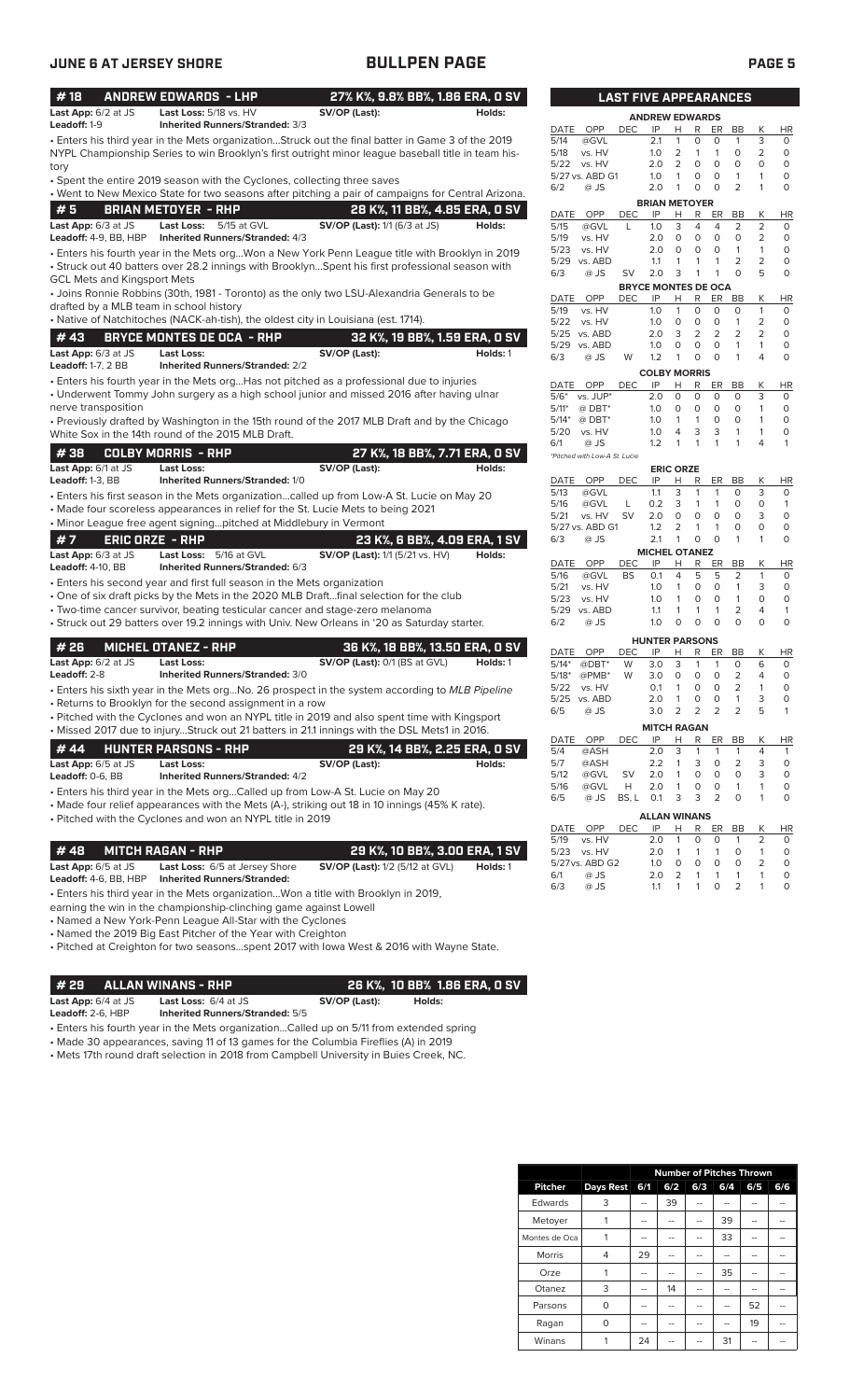### **HIGH/LOW & CHARTS PAGE 6**

| JUNE 6 AT JERSEY SHURE |
|------------------------|
|------------------------|

| INDIVIDUAL BATTING HIGHS                                                     |
|------------------------------------------------------------------------------|
|                                                                              |
|                                                                              |
|                                                                              |
|                                                                              |
|                                                                              |
|                                                                              |
|                                                                              |
| Home Runs, Consecutive Games Three games (Ronny Mauricio, 5/7-5/11)          |
|                                                                              |
|                                                                              |
|                                                                              |
|                                                                              |
|                                                                              |
|                                                                              |
|                                                                              |
|                                                                              |
| Most Stolen Bases, Game 1 (9x, last: Francisco Alvarez, 6/3 at Jersey Shore) |
| <b>TEAM BATTING HIGHS</b>                                                    |
|                                                                              |
|                                                                              |
|                                                                              |
|                                                                              |
|                                                                              |
|                                                                              |
|                                                                              |
|                                                                              |
|                                                                              |
|                                                                              |
|                                                                              |
|                                                                              |
|                                                                              |
|                                                                              |
|                                                                              |
|                                                                              |
|                                                                              |
|                                                                              |
|                                                                              |
|                                                                              |
|                                                                              |

### **FIELDING**

Most Errors, Team, Game...............................................................................6 (5/7 at Asheville) Most Errors, Individual, Game.........................2 (5x, last: Jose Mena, 6/4 at Jersey Shore) Most Double Plays Turned, Nine-Inning Game.......................... 3 (5/19 vs. Hudson Valley) Consecutive Errorless Games, Team.

### **STARTERS BY POSITION**

**C-** Senger (9), Uriarte (7), Alvarez (5), Mena (5)

**1B-** Genord (20), Ritter (3), Winaker (2), Bohanek (1)

**2B-** Ritter (16), Walters (8), Tiberi (1), Struble (1)

**3B-** Baty (19), Tiberi (7)

ford (1)

**SS-** Mauricio (20), Walters (4), Bohanek (2)

**LF-** Duplantis (19), Tiberi (5), Winaker (1), Ashford (1)

**CF-** Hernandez (9), Mangum (8), Hernandez (8), Molina (4), Ota (2), Duplantis (2), Ash-

**RF-** Molina (9), Ashford (7), Winaker (4), Hernandez (4), Struble (1), Ota (1)

**DH-** Baty (4), Alvarez (4), Tiberi (3), Mauricio (3), Genord (2), Hernandez (2), Senger (2), Mena (2), Ritter (1), Bohanek (1), Mangum (1), Walters (1)

**STARTERS BY BATTING ORDER 1st -** Duplantis (21), Mangum (2), Struble (1), Ashford (1), Tiberi (1)

**2nd -** Mangum (5), Mauricio (5), Bohanek (4), Winaker (4), Ashford (4), Walters (2), Alvarez (2), Tiberi (1)

**3rd -** Mauricio (18), Baty (8)

**4th-** Baty (15), Ritter (6), Alvarez (4), Genord (1)

**5th-** Ritter (9), Senger (4), Alvarez (4), Genord (3), Ashford (3), Ota (2), Hernandez (1)

**6th-** Genord (8), Ritter (5), Senger (3), Hernandez (3), Winaker (2), Ota (1), Tiberi (1), Mena (1), Uriarte (1), Ashford (1)

7th- Genord (10), Tiberi (5), Senger (3), Uriarte (3), Walters (2), Winaker (1), Mena (1), Hernandez (1)

**8th-** Tiberi (8), Hernandez (7), Walters (4), Mena (4), Uriarte (2), Senger (1)

**9th-** Molina (13), Walters (5), Hernandez (3), Mangum (2), Uriarte (1), Struble (1), Mena (1)

|             | <b>CATCHERS STEALING</b> |     |            |      | <b>MULTI-RUN INNINGS</b> |                  |  |  |
|-------------|--------------------------|-----|------------|------|--------------------------|------------------|--|--|
| <b>Name</b> | CS                       | ATT | <b>PCT</b> | Runs | <b>Times</b>             | Last             |  |  |
| Alvarez     |                          | 9   | 0%         | 6    |                          | 7th, 5/20 vs. HV |  |  |
| Mena        | O                        | 3   | 0%         | 5    |                          | 6th, 5/20 vs. HV |  |  |
| Senger      |                          | 10  | 20%        | 3    | 12                       | 1st, 6/5 at JS   |  |  |
| Uriarte     | 6                        | 11  | 55%        |      | 17                       | 2nd, 6/1 at JS   |  |  |
| Team        | 8                        | 34  | 24%        |      |                          |                  |  |  |

**Nam** 

|                                                        |    |   | - 2 | $\boldsymbol{A}$ | <b>ARTICLE</b> |                              |  |  | 6 7 8 9 10 + TOTALS |
|--------------------------------------------------------|----|---|-----|------------------|----------------|------------------------------|--|--|---------------------|
| OPPONENTS 16   17   23   24   13   13   9   26   6   3 |    |   |     |                  |                |                              |  |  | 145                 |
| <b>BKLYN</b>                                           | 19 | 8 | 11  |                  |                | $14$   12   14   16   16   7 |  |  | 123                 |

|                                                                                 | INDIVIDUAL PITCHING HIGHS |
|---------------------------------------------------------------------------------|---------------------------|
|                                                                                 |                           |
|                                                                                 |                           |
| Most Home Runs Allowed, Game 4 (Jaison Vilera, 6/4 at Jersey Shore - 7 innings) |                           |
| Most Strikeouts, Game, Starter 8 (2x, last: Alec Kisena, 5/8 at Asheville)      |                           |
| Most Strikeouts, Game, Reliever5 (2x, Hunter Parsons, 6/5 at Jersey Shore)      |                           |
|                                                                                 |                           |
|                                                                                 |                           |
| Longest Losing Streak3 games (Oscar Rojas, Jaison Vilera 5/5-present)           |                           |
|                                                                                 |                           |
| Most Innings Pitched, Reliever  3.0 (3x, Hunter Parsons, 6/5 at Jersey Shore)   |                           |
|                                                                                 |                           |
|                                                                                 |                           |

| TEAM PITCHING HIGHS |                                                                           |
|---------------------|---------------------------------------------------------------------------|
|                     |                                                                           |
|                     |                                                                           |
|                     |                                                                           |
|                     |                                                                           |
|                     |                                                                           |
|                     |                                                                           |
|                     | Most Home Runs Allowed, Game4 (6/4 at Jersey Shore - 7 innings)           |
|                     |                                                                           |
|                     |                                                                           |
|                     |                                                                           |
|                     |                                                                           |
|                     |                                                                           |
|                     | Most Walks Allowed, Extra Innings 2 (5/23 vs. Hudson Valley - 12 innings) |
|                     |                                                                           |
|                     |                                                                           |
|                     | Most Pitchers Used, Extra Innings 5 (5/23 vs. Hudson Valley - 12 innings) |

|                      |                          |                             | <b>TEAM MISCELLANEOUS</b>                                                        |  |
|----------------------|--------------------------|-----------------------------|----------------------------------------------------------------------------------|--|
|                      |                          |                             |                                                                                  |  |
|                      |                          |                             | Longest Game, Time, Extra-Inning Game 3:24 (5/23 vs. Hudson Valley - 12 innings) |  |
|                      |                          |                             | Shortest Game, Time, Nine-Inning Game  2:20 (5/18 vs. Hudson Valley)             |  |
|                      |                          |                             |                                                                                  |  |
|                      |                          |                             |                                                                                  |  |
|                      |                          |                             |                                                                                  |  |
|                      |                          |                             |                                                                                  |  |
|                      |                          |                             |                                                                                  |  |
|                      |                          |                             |                                                                                  |  |
|                      |                          |                             |                                                                                  |  |
|                      |                          |                             |                                                                                  |  |
|                      |                          |                             |                                                                                  |  |
|                      | OUTFIELD ASSISTS (7)     |                             | <b>RECORD BREAKDOWN</b>                                                          |  |
| <b>NAME</b>          | <b>TOTAL</b>             | (LAST)                      |                                                                                  |  |
|                      |                          |                             |                                                                                  |  |
| Duplantis<br>Ashford | 4<br>1                   | 5/13 at GVL<br>5/25 vs. ABD |                                                                                  |  |
| Molina               | 1                        | 5/21 vs. HV                 |                                                                                  |  |
| Winaker              | 1                        | 5/6 at ASH                  |                                                                                  |  |
|                      |                          |                             |                                                                                  |  |
|                      |                          |                             |                                                                                  |  |
|                      |                          |                             |                                                                                  |  |
|                      |                          |                             |                                                                                  |  |
|                      |                          |                             |                                                                                  |  |
|                      | UNIFORM RECORDS          |                             |                                                                                  |  |
|                      |                          |                             |                                                                                  |  |
| <b>Home White</b>    |                          | $0 - 2$                     |                                                                                  |  |
|                      |                          |                             |                                                                                  |  |
| <b>Road Gray</b>     |                          | $6-10$                      |                                                                                  |  |
|                      |                          |                             |                                                                                  |  |
|                      | <b>Championship Gold</b> | $3-5$                       |                                                                                  |  |
|                      |                          |                             |                                                                                  |  |
|                      |                          |                             |                                                                                  |  |
|                      |                          |                             |                                                                                  |  |
|                      |                          |                             | Do Not Allow a Home Run5-3                                                       |  |
|                      |                          |                             |                                                                                  |  |
|                      |                          |                             | Opponent Hits More HRs1-10                                                       |  |
|                      |                          |                             |                                                                                  |  |
|                      |                          |                             |                                                                                  |  |
|                      |                          |                             |                                                                                  |  |
|                      |                          |                             |                                                                                  |  |
|                      |                          |                             |                                                                                  |  |
|                      |                          |                             |                                                                                  |  |
|                      |                          |                             |                                                                                  |  |
|                      |                          |                             | Opponent Scores First4-10                                                        |  |
|                      |                          |                             |                                                                                  |  |
|                      |                          |                             |                                                                                  |  |
|                      |                          |                             |                                                                                  |  |
|                      |                          |                             |                                                                                  |  |
|                      |                          |                             |                                                                                  |  |
|                      |                          |                             |                                                                                  |  |
|                      |                          |                             |                                                                                  |  |
|                      |                          |                             |                                                                                  |  |
|                      |                          |                             |                                                                                  |  |
|                      |                          |                             |                                                                                  |  |
|                      |                          |                             |                                                                                  |  |
|                      | <b>EJECTIONS</b>         |                             |                                                                                  |  |
| Name                 | <b>Umpire</b>            | Date                        |                                                                                  |  |
|                      |                          |                             |                                                                                  |  |

| <b>MISC. WINS</b>                    |  |
|--------------------------------------|--|
| Come from Behind Wins  4 (6/3 at JS) |  |
| Wins in Last At-Bat 1(5/23 vs. HV)   |  |
| Walk-off Wins  1(5/23 vs. HV)        |  |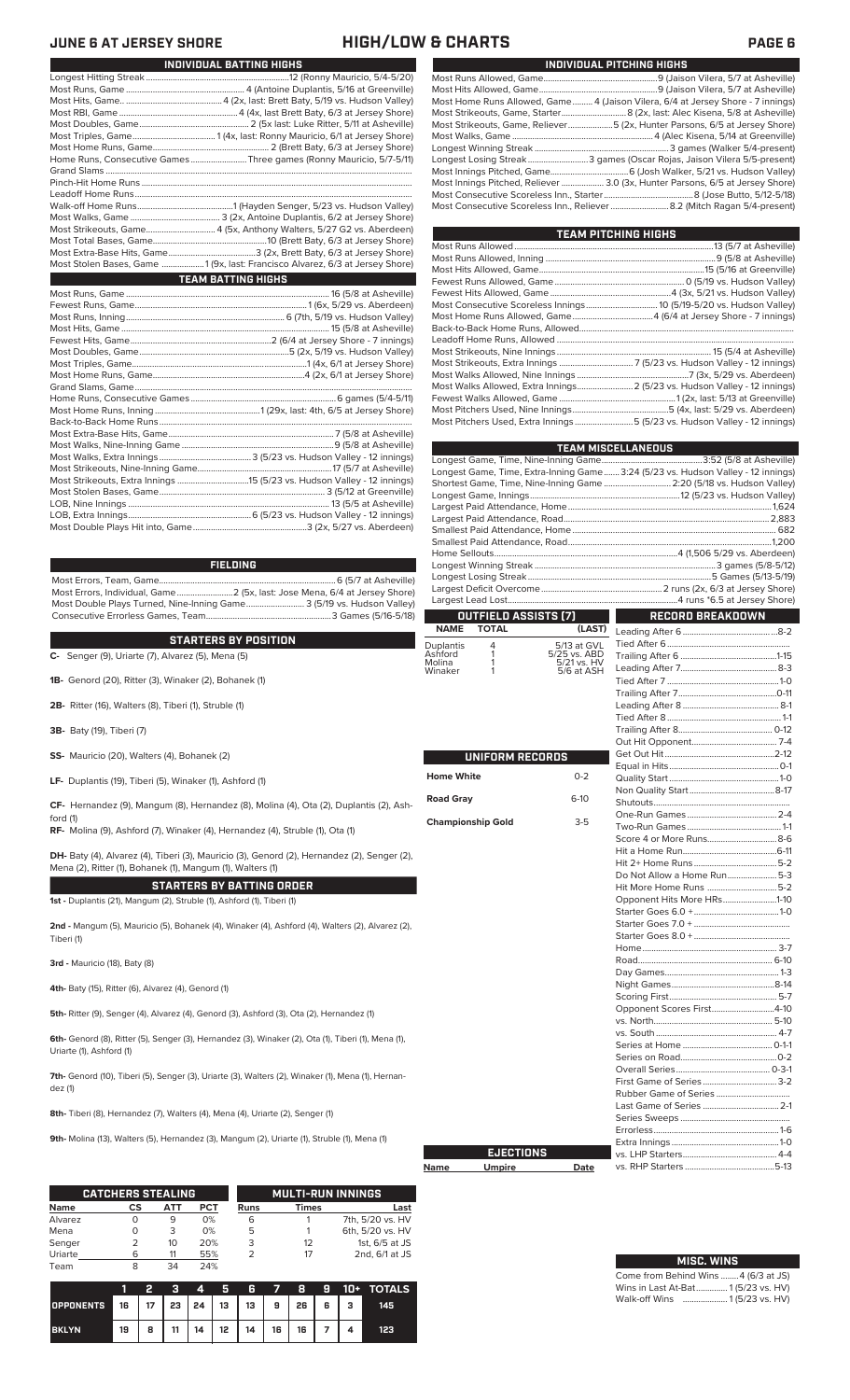# **JUNE 6 AT JERSEY SHORE GAME BY GAME RESULTS PAGE 7**

|              |                |                                    |                        |                     |                    |                   |                  | <b>GAME-BY-GAME RESULTS</b>                                             |                                          |                             |              |                   |
|--------------|----------------|------------------------------------|------------------------|---------------------|--------------------|-------------------|------------------|-------------------------------------------------------------------------|------------------------------------------|-----------------------------|--------------|-------------------|
| <b>DATE</b>  | GM#            | <b>OPPONENT</b>                    | W-L/TIME SCORE         |                     | <b>RECORD</b>      | POSITION          | GA/GB            | <b>WINNING PITCHER</b>                                                  | <b>LOSING PITCHER</b>                    | <b>SAVE</b>                 | <b>TIME</b>  | <b>ATTENDANCE</b> |
| 5/4          | $\mathbf{1}$   | at Asheville                       | W                      | $8 - 2$             | $1 - 0$            | T <sub>1st</sub>  | $+1$             | Josh Walker (1-0)                                                       | Blair Henley (0-1)                       |                             | 3:16         | 1,200             |
| 5/5          | $\overline{a}$ | at Asheville                       | L                      | $6-1$               | $1 - 1$            | T <sub>2</sub> nd | $-1$             | Chandler Casey (1-0)                                                    | Jose Butto (1-0)                         |                             | 3:26         | 1,200             |
| 5/6          | 3              | at Asheville                       | L                      | $11 - 4$            | $1 - 2$            | T3rd              | $-2$             | Matt Ruppenthal (1-0)                                                   | Oscar Rojas (0-1)                        |                             | 3:10         | 1,200             |
| 5/7          | 4              | at Asheville                       | L                      | $13 - 7$            | $1 - 3$            | T3rd              | -3               | R.J. Freure (1-0)                                                       | Jaison Vilera (0-1)                      |                             | 3:44         | 1,200             |
| 5/8          | 5              | at Asheville                       | W                      | $16-12$             | $2 - 3$            | T3rd              | $-3$             | Alec Kisena (1-0)                                                       | Juan Pablo Lopez (1-0)                   |                             | 3:52         | 1,200             |
| 5/9          |                | at Asheville                       |                        |                     |                    |                   |                  | Cancelled due to non-COVID-related illness                              |                                          |                             |              |                   |
| 5/10         |                | OFF DAY                            |                        |                     |                    |                   |                  |                                                                         |                                          |                             |              |                   |
| 5/11         | 6              | at Greenville                      | W                      | $6-1$               | $3-3$              | 2 <sub>nd</sub>   | $-2.5$           | Josh Walker (2-0)                                                       | Jay Groome (0-2)                         |                             | 3:00         | 1,995             |
| 5/12         | 7              | at Greenville                      | W                      | $3-2$               | $4 - 3$            | 2 <sub>nd</sub>   | $-1.5$           | Brian Metoyer (1-0)                                                     | Yusniel Padron-Artilles (0-2)            | Mitch Ragan (1)             | 3:14         | 1,819             |
| 5/13         | 8              | at Greenville                      | L                      | $8 - 2$             | $4 - 4$            | 2 <sub>nd</sub>   | $-2.5$           | Chris Murphy (1-1)                                                      | Oscar Rojas (0-2)                        |                             | 3:21         | 2,485             |
| 5/14         | 9              | at Greenville                      | L                      | $5-1$               | $4 - 5$            | 4th               | $-2.5$           | Brayan Bello (2-0)                                                      | Alec Kisena (1-1)                        |                             | 2:54         | 2,732             |
| 5/15         | 10             | at Greenville                      | L                      | $8 - 4$<br>$10-9$   | $4-6$<br>$4 - 7$   | 4th               | $-3.5$<br>$-3.5$ | Yorvin Pantoja (1-0)                                                    | Brian Metoyer (1-1)                      |                             | 2:52         | 2,883             |
| 5/16<br>5/17 | 11             | at Greenville<br>OFF DAY           | L                      |                     |                    | 4th               |                  | Jake Wallace (1-0)                                                      | Eric Orze (0-1)                          |                             | 3:09         | 2,818             |
| 5/18         | 12             | <b>Hudson Valley</b>               | L                      | $4-3$               | $4 - 8$            | 5th               | $-4.5$           | Zach Greene (1-1)                                                       | <b>Andrew Edwards (0-1)</b>              |                             | 2:29         | 1,315             |
| 5/19         | 13             | <b>Hudson Valley</b>               | w                      | 14-0                | $5-8$              | 5th               | $-3.5$           | Allan Winans (1-0)                                                      | Jhony Brito (0-1)                        |                             | 3:01         | 810               |
| 5/20         | 14             | <b>Hudson Valley</b>               | L                      | $6-1$               | $5-9$              | 5th               | $-3.5$           | Luis Medina (2-0)                                                       | Jaison Vilera (0-2)                      |                             | 2:42         | 682               |
| 5/21         | 15             | <b>Hudson Valley</b>               | w                      | $4-1$               | $6-9$              | 5th               | $-3.5$           | Josh Walker (3-0)                                                       | Josh Maciejewski (2-1)                   | Eric Orze (1)               | 2:33         | 998               |
| 5/22         | 16             | <b>Hudson Valley</b>               | г                      | $5-3$               | 6-10               | 5th               | $-4.5$           | Ken Waldichuk (1-0)                                                     | Cam Opp (0-1)                            |                             | 3:14         | 1,624             |
| 5/23         | 17             | <b>Hudson Valley</b>               | w                      | $6-5(12)$           | $7-10$             | 5th               | $-3.5$           | Josh Hejka (1-0)                                                        | Zach Greene (1-2)                        |                             | 3:24         | 1,261             |
| 5/24         |                | OFF DAY                            |                        |                     |                    |                   |                  |                                                                         |                                          |                             |              |                   |
| 5/25         | 18             | Aberdeen                           | L                      | $8-1$               | $7 - 11$           | 5th               | $-4.5$           | Drew Rom (2-0)                                                          | Oscar Rojas (0-3)                        |                             | 2:52         | 861               |
| 5/26         | 19             | Aberdeen                           |                        |                     |                    |                   |                  | 5/26 game postponed due to rain, makeup scheduled for doubleheader 5/27 |                                          |                             |              |                   |
| 5/27         | 19             | Aberdeen                           | г                      | $6-2(7)$            | $7-12$             | 5th               | $-5.5$           | Grayson Rodriguez (3-0)                                                 | Jaison Vilera (0-3)                      |                             | 2:14         |                   |
|              | 20             | Aberdeen                           | L                      | $10-1(7)$           | $7-13$             | 5th               | $-6.5$           | Morgan McSweeney (2-0)                                                  | Cam Opp (0-2)                            |                             | 2:37         | 926               |
| 5/28         | 21             | Aberdeen                           |                        |                     |                    |                   |                  | 5/28 game postponed due to rain, makeup scheduled for doubleheader 8/25 |                                          |                             |              |                   |
| 5/29         | 21             | Aberdeen                           | L                      | $4-1$               | $7-14$             | 5th               | $-7.5$           | <b>Garrett Stallings (3-1)</b>                                          | Alec Kisena (1-2)                        | <b>Connor Gillispie (1)</b> | 2:52         | 1,509             |
| 5/30         | 22             | Aberdeen                           |                        |                     |                    |                   |                  | 5/30 game posted to a later date to be determined                       |                                          |                             |              |                   |
| 5/31         |                | OFF DAY                            |                        |                     |                    |                   |                  |                                                                         |                                          |                             |              |                   |
|              |                |                                    |                        |                     |                    |                   |                  | MAY [7-14]                                                              |                                          |                             |              |                   |
| 6/1          | 22             | at Jersey Shore                    | W                      | $11-5$              | $8-14$             | T4th              | $-7.5$           | Jose Butto (1-1)                                                        | Josh Hendrickson (0-1)                   |                             | 3:03         | 2,077             |
| 6/2<br>6/3   | 23             | at Jersey Shore                    | L<br>W                 | $4-1$               | $8-15$<br>$9 - 15$ | 5th               | $-8.5$           | Carlo Reyes (1-0)<br>Bryce Montes de Oca (1-0)                          | Justin Lasko (0-1)                       | Blake Brown (1)             | 2:44         | 1,591             |
| 6/4          | 24<br>25       | at Jersey Shore<br>at Jersey Shore | L                      | $6 - 4$<br>$5-4(7)$ | $9-16$             | 4th<br>5th        | $-8.5$<br>$-9.0$ | Aneurys Zabala (2-2)                                                    | Jack Perkins (0-1)<br>Allan Winans (1-1) | Brian Metoyer (1)           | 3:15<br>2:12 | 1,473<br>2,399    |
| 6/5          | 26             | at Jersey Shore                    | L                      | $5 - 4$             | $9-17$             | 5th               | $-9.0$           | Mike Adams (1-1)                                                        | Mitch Ragan (0-1)                        |                             | 2:36         | 2,122             |
| 6/6          | 27             | at Jersey Shore                    | 1:05 p.m.              |                     |                    |                   |                  |                                                                         |                                          |                             |              |                   |
| 6/7          |                | OFF DAY                            |                        |                     |                    |                   |                  |                                                                         |                                          |                             |              |                   |
| 6/8          | 28             | <b>Hudson Valley</b>               | 6:30 p.m.              |                     |                    |                   |                  |                                                                         |                                          |                             |              |                   |
| 6/9          | 29             | <b>Hudson Valley</b>               | 6:30 p.m.              |                     |                    |                   |                  |                                                                         |                                          |                             |              |                   |
| 6/10         | 30             | <b>Hudson Valley</b>               | 6:30 p.m.              |                     |                    |                   |                  |                                                                         |                                          |                             |              |                   |
| 6/11         | 31             | <b>Hudson Valley</b>               | 7:00 p.m.              |                     |                    |                   |                  |                                                                         |                                          |                             |              |                   |
| 6/12         | 32             | <b>Hudson Valley</b>               | 4:00 p.m.              |                     |                    |                   |                  |                                                                         |                                          |                             |              |                   |
| 6/13         | 33             | <b>Hudson Valley</b>               | 1:00 p.m.              |                     |                    |                   |                  |                                                                         |                                          |                             |              |                   |
| 6/14         |                | OFF DAY                            |                        |                     |                    |                   |                  |                                                                         |                                          |                             |              |                   |
| 6/15         | 34             | at Wilmington                      | 7:05 p.m.              |                     |                    |                   |                  |                                                                         |                                          |                             |              |                   |
| 6/16         | 35             | at Wilmington                      | 7:05 p.m.              |                     |                    |                   |                  |                                                                         |                                          |                             |              |                   |
| 6/17         | 36             | at Wilmington                      | 7:05 p.m.              |                     |                    |                   |                  |                                                                         |                                          |                             |              |                   |
| 6/18<br>6/19 | 37<br>38       | at Wilmington<br>at Wilmington     | 7:05 p.m.<br>6:05 p.m. |                     |                    |                   |                  |                                                                         |                                          |                             |              |                   |
| 6/20         | 39             | at Wilmington                      | 1:05 p.m.              |                     |                    |                   |                  |                                                                         |                                          |                             |              |                   |
| 6/21         |                | OFF DAY                            |                        |                     |                    |                   |                  |                                                                         |                                          |                             |              |                   |
| 6/22         | 40             | <b>Jersey Shore</b>                | 6:30 p.m.              |                     |                    |                   |                  |                                                                         |                                          |                             |              |                   |
| 6/23         | 41             | <b>Jersey Shore</b>                | 6:30 p.m.              |                     |                    |                   |                  |                                                                         |                                          |                             |              |                   |
| 6/24         | 42             | <b>Jersey Shore</b>                | 6:30 p.m.              |                     |                    |                   |                  |                                                                         |                                          |                             |              |                   |
| 6/25         | 43             | <b>Jersey Shore</b>                | 7:00 p.m.              |                     |                    |                   |                  |                                                                         |                                          |                             |              |                   |
| 6/26         | 44             | <b>Jersey Shore</b>                | 6:00 p.m.              |                     |                    |                   |                  |                                                                         |                                          |                             |              |                   |
| 6/27         | 45             | <b>Jersey Shore</b>                | 4:00 p.m.              |                     |                    |                   |                  |                                                                         |                                          |                             |              |                   |
| 6/28         |                | OFF DAY                            |                        |                     |                    |                   |                  |                                                                         |                                          |                             |              |                   |
| 6/29         | 46             | at Aberdeen                        | 7:05 p.m.              |                     |                    |                   |                  |                                                                         |                                          |                             |              |                   |
| 6/30         | 47             | at Aberdeen                        | 7:05 p.m.              |                     |                    |                   |                  |                                                                         |                                          |                             |              |                   |
|              |                |                                    |                        |                     |                    |                   |                  | <b>JUNE [2-3]</b>                                                       |                                          |                             |              |                   |
| 7/1          | 48             | at Aberdeen                        | 7:05 p.m.              |                     |                    |                   |                  |                                                                         |                                          |                             |              |                   |
| 7/2          | 49             | at Aberdeen                        | 7:05 p.m.              |                     |                    |                   |                  |                                                                         |                                          |                             |              |                   |
| 7/3          | 50             | at Aberdeen                        | 6:05 pm.               |                     |                    |                   |                  |                                                                         |                                          |                             |              |                   |
| 7/4          | 51             | at Aberdeen                        | 2:05 p.m.              |                     |                    |                   |                  |                                                                         |                                          |                             |              |                   |
| 7/5<br>7/6   | 52             | OFF DAY<br>at Hudson Valley        | 7:05 p.m.              |                     |                    |                   |                  |                                                                         |                                          |                             |              |                   |
| 7/7          | 53             | at Hudson Valley                   | 7:05 p.m.              |                     |                    |                   |                  |                                                                         |                                          |                             |              |                   |
| 7/8          | 54             | at Hudson Valley 7:05 p.m.         |                        |                     |                    |                   |                  |                                                                         |                                          |                             |              |                   |
|              |                |                                    |                        |                     |                    |                   |                  |                                                                         |                                          |                             |              |                   |

7/9 55 at Hudson Valley 7:05 p.m.

7/10 56 at Hudson Valley 6:05 p.m.

7/11 57 at Hudson Valley 4:35 p.m.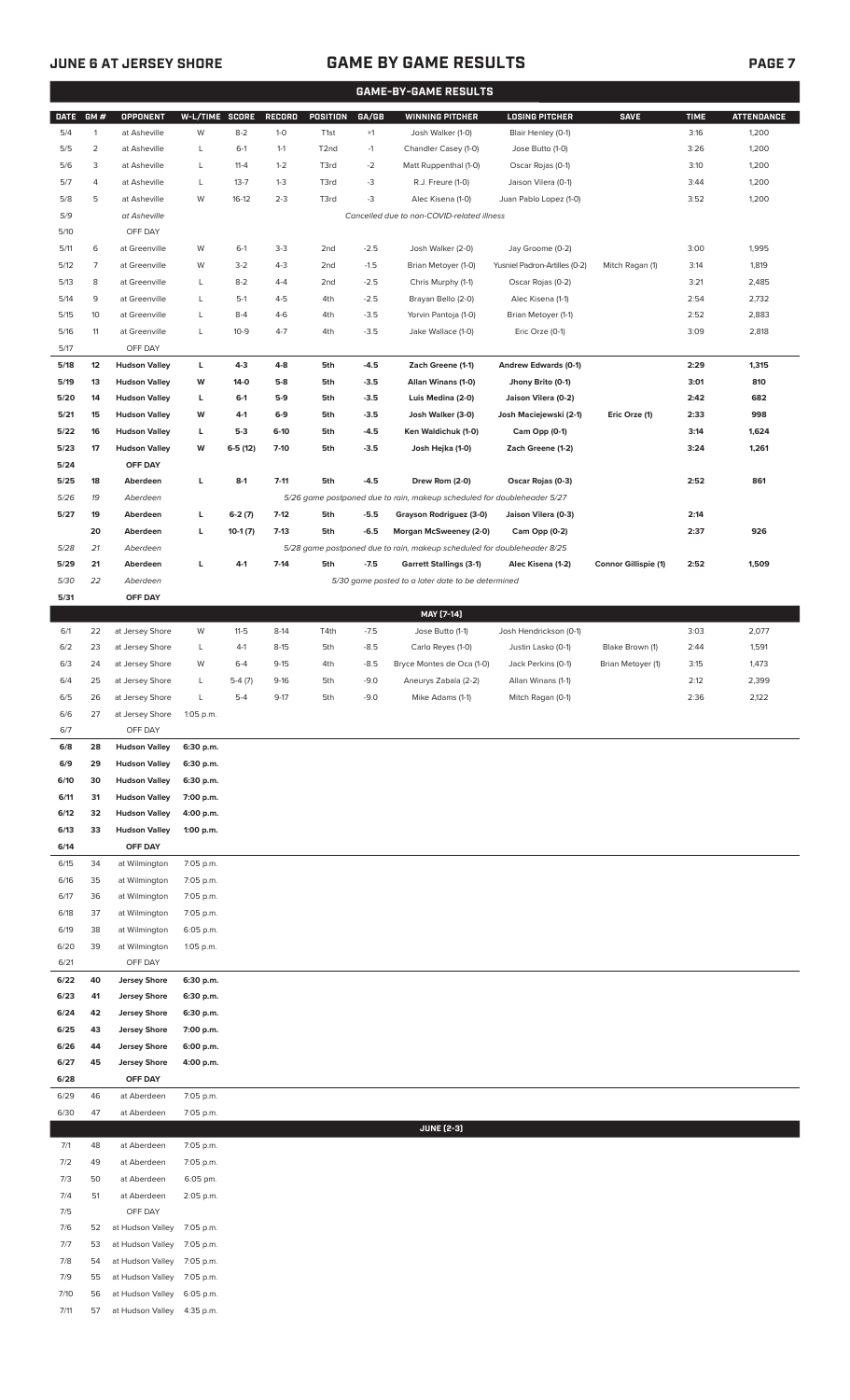# **JUNE 6 AT JERSEY SHORE GAME-BY-GAME PAGE 8**

| <b>DATE</b> | GM# | OPPONENT                   |           | W-L/TIME SCORE RECORD<br>POSITION<br>GA/GB | <b>WINNING PITCHER</b> | <b>LOSING PITCHER</b> | <b>SAVE</b> | <b>TIME</b> | <b>ATTENDANCE</b> |
|-------------|-----|----------------------------|-----------|--------------------------------------------|------------------------|-----------------------|-------------|-------------|-------------------|
| 7/12        |     | OFF DAY                    |           |                                            |                        |                       |             |             |                   |
| 7/13        | 59  | <b>Jersey Shore</b>        | 6:30 p.m. |                                            |                        |                       |             |             |                   |
| 7/14        | 60  | <b>Jersey Shore</b>        | 6:30 p.m. |                                            |                        |                       |             |             |                   |
| 7/15        | 61  | <b>Jersey Shore</b>        | 6:30 p.m. |                                            |                        |                       |             |             |                   |
| 7/16        | 62  | <b>Jersey Shore</b>        | 7:00 p.m. |                                            |                        |                       |             |             |                   |
|             |     |                            |           |                                            |                        |                       |             |             |                   |
| 7/17        | 63  | <b>Jersey Shore</b>        | 6:00 p.m. |                                            |                        |                       |             |             |                   |
| 7/18        | 64  | <b>Jersey Shore</b>        | 4:00 p.m. |                                            |                        |                       |             |             |                   |
| 7/19        |     | OFF DAY                    |           |                                            |                        |                       |             |             |                   |
| 7/20        | 65  | Wilmington                 | 6:30 p.m. |                                            |                        |                       |             |             |                   |
| 7/21        | 66  | Wilmington                 | 6:30 p.m. |                                            |                        |                       |             |             |                   |
| 7/22        | 67  | Wilmington                 | 6:30 p.m. |                                            |                        |                       |             |             |                   |
| 7/23        | 68  | Wilmington                 | 7:00 p.m. |                                            |                        |                       |             |             |                   |
| 7/24        | 69  | Wilmington                 | 6:00 p.m. |                                            |                        |                       |             |             |                   |
|             |     |                            |           |                                            |                        |                       |             |             |                   |
| 7/25        | 70  | Wilmington                 | 4:00 p.m. |                                            |                        |                       |             |             |                   |
| 7/26        |     | OFF DAY                    |           |                                            |                        |                       |             |             |                   |
| 7/27        | 71  | at Jersey Shore            | 7:05 p.m. |                                            |                        |                       |             |             |                   |
| $7/28$      | 72  | at Jersey Shore            | 7:05 p.m. |                                            |                        |                       |             |             |                   |
| 7/29        | 73  | at Jersey Shore            | 7:05 p.m. |                                            |                        |                       |             |             |                   |
| 7/30        | 74  | at Jersey Shore            | 7:05 p.m. |                                            |                        |                       |             |             |                   |
| 7/31        | 75  | at Jersey Shore            | 7:05 p.m. |                                            |                        |                       |             |             |                   |
|             |     |                            |           |                                            |                        |                       |             |             |                   |
|             |     |                            |           |                                            | JULY (0-0)             |                       |             |             |                   |
| 8/1         | 76  | at Jersey Shore            | 1:05 p.m. |                                            |                        |                       |             |             |                   |
| 8/2         |     | OFF DAY                    |           |                                            |                        |                       |             |             |                   |
| 8/3         | 77  | <b>Hudson Valley</b>       | 6:30 p.m. |                                            |                        |                       |             |             |                   |
| 8/4         | 78  | <b>Hudson Valley</b>       | 6:30 p.m. |                                            |                        |                       |             |             |                   |
| 8/5         | 79  | <b>Hudson Valley</b>       | 6:30 p.m. |                                            |                        |                       |             |             |                   |
| 8/6         | 80  | <b>Hudson Valley</b>       | 7:00 p.m. |                                            |                        |                       |             |             |                   |
| 8/7         | 81  | <b>Hudson Valley</b>       | 6:00 p.m. |                                            |                        |                       |             |             |                   |
|             |     |                            |           |                                            |                        |                       |             |             |                   |
| 8/8         | 82  | <b>Hudson Valley</b>       | 4:00 p.m. |                                            |                        |                       |             |             |                   |
| 8/9         |     | OFF DAY                    |           |                                            |                        |                       |             |             |                   |
| 8/10        | 83  | at Wilmington              | 7:05 p.m. |                                            |                        |                       |             |             |                   |
| 8/11        | 84  | at Wilmington              | 7:05 p.m. |                                            |                        |                       |             |             |                   |
| 8/12        | 85  | at Wilmington              | 7:05 p.m. |                                            |                        |                       |             |             |                   |
| 8/13        | 86  | at Wilmington              | 7:05 p.m. |                                            |                        |                       |             |             |                   |
| 8/14        | 87  | at Wilmington              | 6:05 p.m. |                                            |                        |                       |             |             |                   |
| 8/15        | 88  | at Wilmington              | 1:05 p.m. |                                            |                        |                       |             |             |                   |
|             |     |                            |           |                                            |                        |                       |             |             |                   |
| 8/16        |     | OFF DAY                    |           |                                            |                        |                       |             |             |                   |
| 8/17        | 89  | at Hudson Valley 7:05 p.m. |           |                                            |                        |                       |             |             |                   |
| 8/18        | 90  | at Hudson Valley           | 7:05 p.m. |                                            |                        |                       |             |             |                   |
| 8/19        | 91  | at Hudson Valley           | 7:05 p.m. |                                            |                        |                       |             |             |                   |
| 8/20        | 92  | at Hudson Valley           | 7:05 p.m. |                                            |                        |                       |             |             |                   |
| 8/21        | 93  | at Hudson Valley           | 6:05 p.m. |                                            |                        |                       |             |             |                   |
| 8/22        | 94  | at Hudson Valley           | 4:35 p.m. |                                            |                        |                       |             |             |                   |
| 8/23        |     | OFF DAY                    |           |                                            |                        |                       |             |             |                   |
|             |     |                            |           |                                            |                        |                       |             |             |                   |
| 8/24        | 95  | Aberdeen                   | 6:30 p.m. |                                            |                        |                       |             |             |                   |
| 8/25        | 96  | Aberdeen                   | 5:00 p.m. |                                            |                        |                       |             |             |                   |
|             | 97  | Aberdeen                   | DH        |                                            |                        |                       |             |             |                   |
| 8/26        | 98  | Aberdeen                   | 6:30 p.m. |                                            |                        |                       |             |             |                   |
| 8/27        | 99  | Aberdeen                   | 7:00 p.m. |                                            |                        |                       |             |             |                   |
| 8/28        | 100 | Aberdeen                   | 6:00 p.m. |                                            |                        |                       |             |             |                   |
| 8/29        | 101 | Aberdeen                   | 4:00 p.m. |                                            |                        |                       |             |             |                   |
| 8/30        |     | OFF DAY                    |           |                                            |                        |                       |             |             |                   |
|             | 102 |                            |           |                                            |                        |                       |             |             |                   |
| 8/31        |     | Wilmington                 | 6:30 p.m. |                                            |                        |                       |             |             |                   |
|             |     |                            |           |                                            | AUGUST (0-0)           |                       |             |             |                   |
| 9/1         | 103 | Wilmington                 | 6:30 p.m. |                                            |                        |                       |             |             |                   |
| 9/2         | 104 | Wilmington                 | 6:30 p.m. |                                            |                        |                       |             |             |                   |
| 9/3         | 105 | Wilmington                 | 7:00 p.m. |                                            |                        |                       |             |             |                   |
| 9/4         | 106 | Wilmington                 | 6:00 p.m. |                                            |                        |                       |             |             |                   |
| 9/5         | 107 | Wilmington                 | 4:00 p.m. |                                            |                        |                       |             |             |                   |
| 9/6         |     | OFF DAY                    |           |                                            |                        |                       |             |             |                   |
| 9/7         | 108 | at Hudson Valley           | 7:05 p.m. |                                            |                        |                       |             |             |                   |
|             |     |                            |           |                                            |                        |                       |             |             |                   |
| 9/8         | 109 | at Hudson Valley           | 7:05 p.m. |                                            |                        |                       |             |             |                   |
| 9/9         | 110 | at Hudson Valley           | 7:05 p.m. |                                            |                        |                       |             |             |                   |
| 9/10        | 111 | at Hudson Valley           | 7:05 p.m. |                                            |                        |                       |             |             |                   |
| 9/11        | 112 | at Hudson Valley           | 6:05 p.m. |                                            |                        |                       |             |             |                   |
| 9/12        | 113 | at Hudson Valley           | 4:35 p.m. |                                            |                        |                       |             |             |                   |
| 9/13        |     | OFF DAY                    |           |                                            |                        |                       |             |             |                   |
| 9/14        | 114 | <b>Jersey Shore</b>        | 6:30 p.m. |                                            |                        |                       |             |             |                   |
|             |     |                            |           |                                            |                        |                       |             |             |                   |
| 9/15        | 115 | <b>Jersey Shore</b>        | 6:30 p.m. |                                            |                        |                       |             |             |                   |
| 9/16        | 116 | <b>Jersey Shore</b>        | 6:30 p.m. |                                            |                        |                       |             |             |                   |
| 9/17        | 117 | <b>Jersey Shore</b>        | 7:00 p.m. |                                            |                        |                       |             |             |                   |
| 9/18        | 118 | <b>Jersey Shore</b>        | 4:00 p.m. |                                            |                        |                       |             |             |                   |
| 9/19        | 119 | <b>Jersey Shore</b>        | 1:00 p.m. |                                            |                        |                       |             |             |                   |

**SEPTEMBER (0-0)**